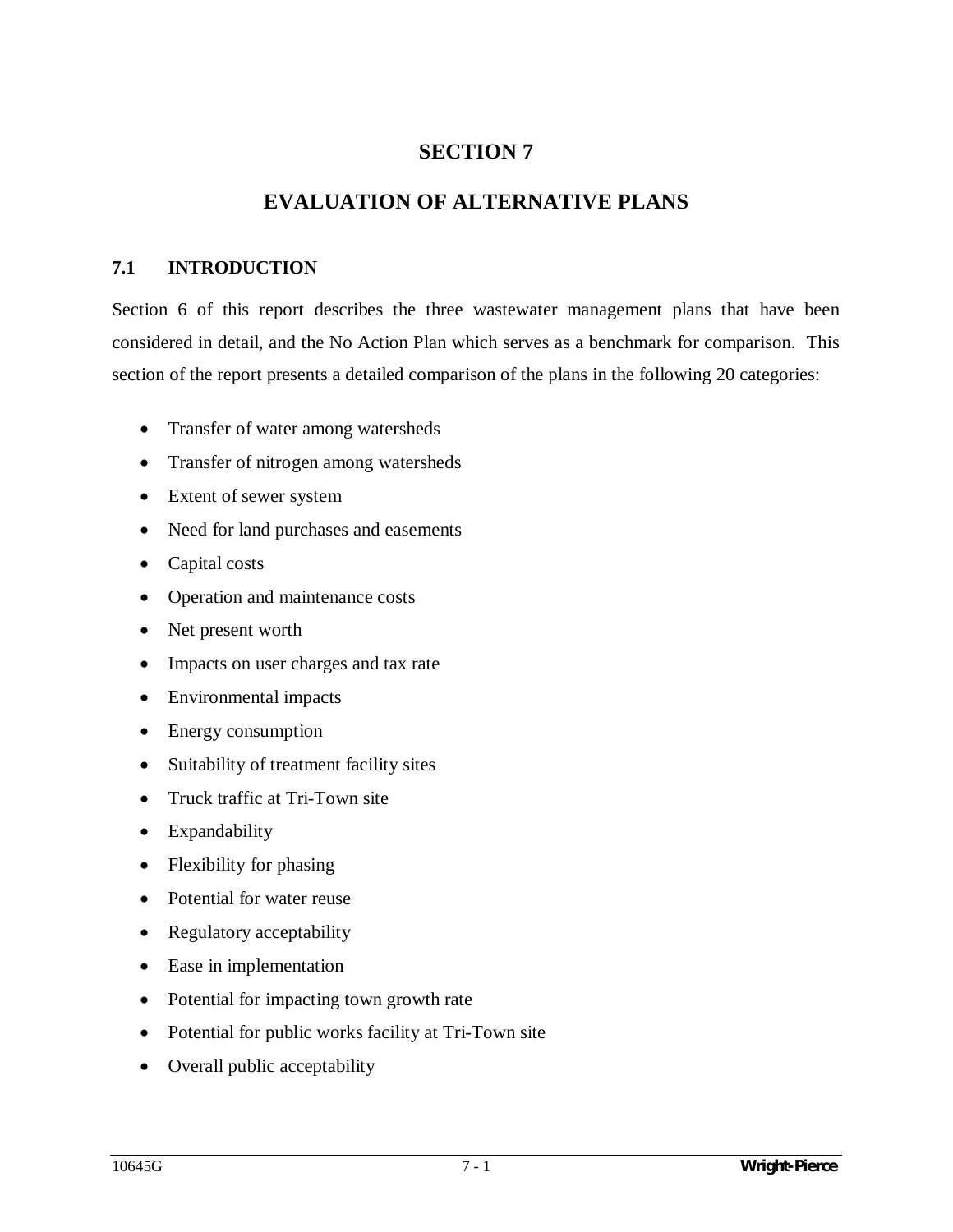Most of these evaluative criteria were considered by the WMSC in narrowing the investigation from nine general plans to the three plans that were then considered in detail. With more information available on the three plans, these criteria were applied again with more specificity.

#### **7.2 TRANSFER OF WATER AMONG WATERSHEDS**

Over 95 percent of the homes and businesses in Orleans are served by the municipal water system, which withdraws water from the Pleasant Bay watershed and distributes it all across town. Wastewater that is produced in Orleans today receives rudimentary treatment (through onsite septic systems) and is recharged in the watershed where the wastewater is produced. Each of the public wastewater plans under consideration would eliminate a portion of the existing septic systems and convey the collected wastewater to one or more sites for treatment. Effluent would then be recharged at the treatment plant site or at nearby sites. Given this change from fullydispersed discharges to more concentrated discharges, it is important to consider the overall disposition of wastewater by major watershed.

Figure 7-1 is a schematic representation of the three wastewater plans, constructed to illustrate the watershed location of each component. Facilities in the Cape Cod Bay watersheds are shown in green; those in the Nauset watershed are depicted in blue, and red is used to portray facilities in the Pleasant Bay watershed. The geographic diversity of the three plans is apparent from Figure 7-1. Treatment and disposal in the Cape Cod Bay watersheds would occur in Plans 1 and 2. Facilities are located in the Nauset watershed only in Plan 1. Plans 1 and 3 include facilities in the Pleasant Bay watershed. None of the plans include facilities in the watershed directly tributary to the Atlantic Ocean.

Table 7-1 illustrates the disposition of wastewater by major watershed for all three plans. The first block of data in Table 7-1 presents estimates of the annual average recharge from wastewater disposal in the year 2030, assuming a continuation of current practices (the "No Action Plan"), that is, without public wastewater infrastructure. The term "wastewater recharge" is used to describe the liquid entering the groundwater from either septic systems that remain in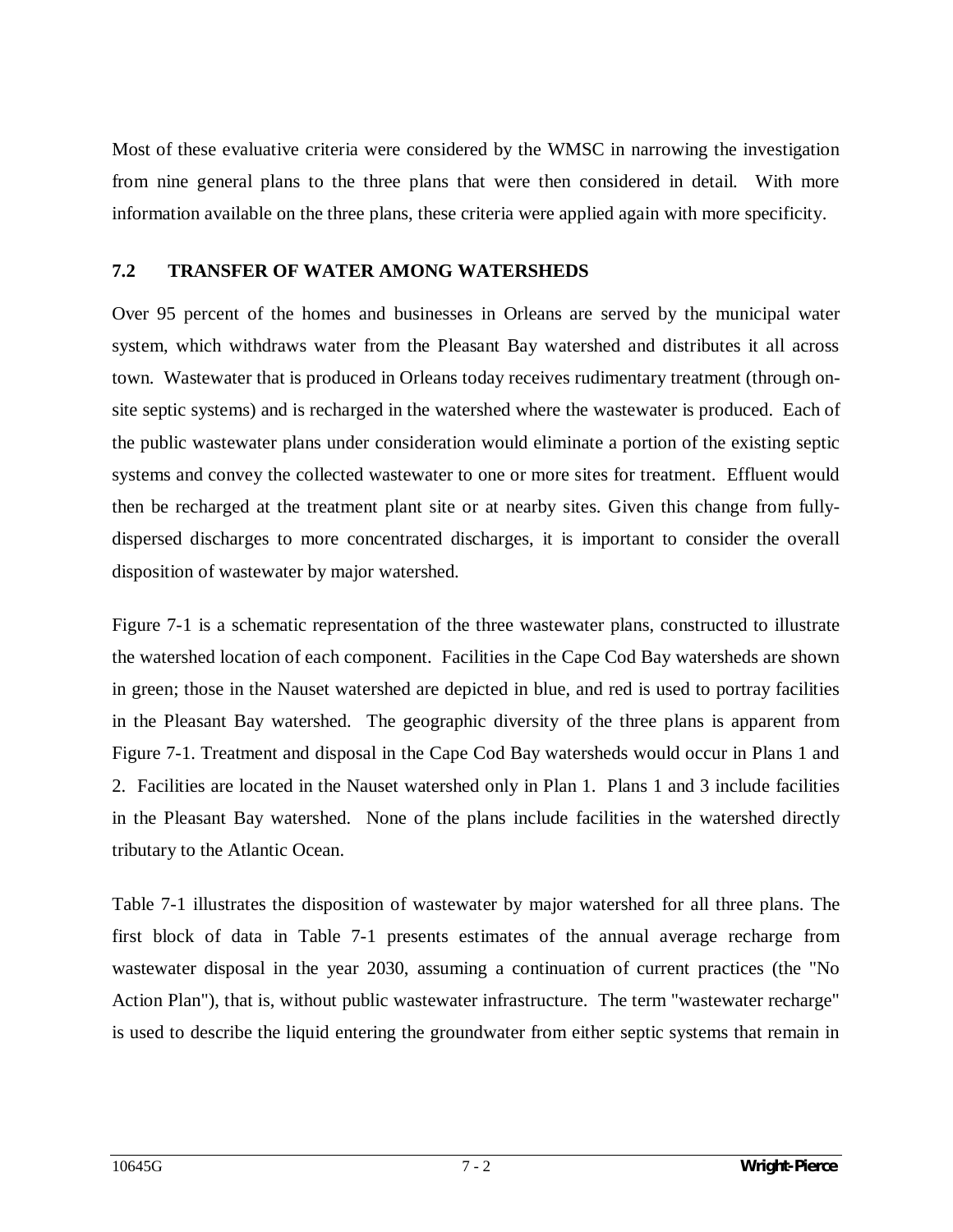

**FIGURE 7-1 SCHEMATIC REPRESENTATION OF WASTEWATER MANAGEMENT PLANS**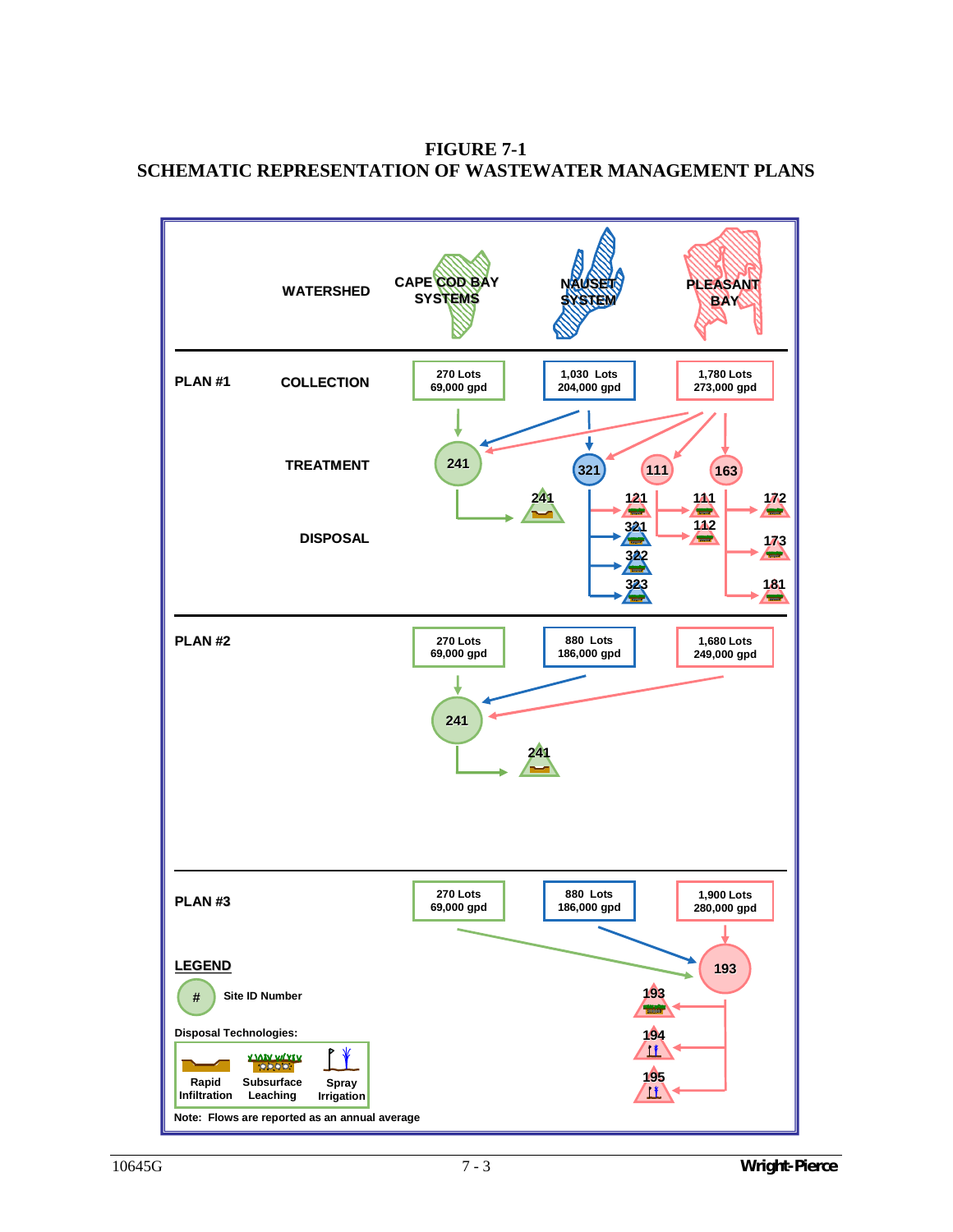service, existing private wastewater plants, new public wastewater facilities, or the Tri-Town Septage Treatment Facility. In the No Action Plan, the vast majority of the recharge would be from private septic systems, about 930,000 gpd. Table 7-1 includes the projected discharge from the Tri-Town facility, treating septage from just the three District towns. Discharges from two private wastewater plants (Community of Jesus and Skaket Corner) are also included. In the absence of public sewers, the three major watersheds each receive nearly equal percentages of the total wastewater recharge: from 27% in the Cape Cod Bay watersheds to 39% in the Pleasant Bay watershed.

|                                        |                 | <b>Major Watershed</b> |                 |                 |              |
|----------------------------------------|-----------------|------------------------|-----------------|-----------------|--------------|
| <b>Wastewater Recharge at Planning</b> | <b>Cape Cod</b> | <b>Nauset</b>          | <b>Atlantic</b> | <b>Pleasant</b> | <b>Total</b> |
| Horizon (gpd, annual average)          | <b>Bay</b>      | <b>System</b>          | Ocean           | <b>Bay</b>      |              |
| <b>No Action Plan</b>                  |                 |                        |                 |                 |              |
| <b>Total Wastewater Recharge</b>       | 266,000         | 299,000                | 28,000          | 376,000         | 969,000      |
| Distribution by Watershed, %           | 27%             | 31%                    | 3%              | 39%             | 100%         |
| Plan 1                                 |                 |                        |                 |                 |              |
| <b>Total Wastewater Recharge</b>       | 488,000         | 220,000                | 28,000          | 233,000         | 969,000      |
| Distribution by Watershed, %           | 50%             | 23%                    | 3%              | 24%             | 100%         |
| Change from No Action                  | $+222,000$      | $-79,000$              | $\overline{0}$  | $-143,000$      |              |
| Plan 2                                 |                 |                        |                 |                 |              |
| <b>Total Wastewater Recharge</b>       | 701,000         | 113,000                | 28,000          | 127,000         | 969,000      |
| Distribution by Watershed, %           | 72%             | 12%                    | 3%              | 13%             | 100%         |
| Change from No Action                  | $+435,000$      | $-186,000$             | $\overline{0}$  | $-249,000$      |              |
| Plan 3                                 |                 |                        |                 |                 |              |
| <b>Total Wastewater Recharge</b>       | 197,000         | 113,000                | 28,000          | 631,000         | 969,000      |
| Distribution by Watershed, %           | 20%             | 12%                    | 3%              | 65%             | 100%         |
| Change from No Action                  | $-69,000$       | $-186,000$             | $\theta$        | $+255,000$      |              |
| <b>Non-Wastewater Recharge</b>         |                 |                        |                 |                 |              |
| <b>Annual Average, mgd</b>             | 7.40            | 4.46                   | 0.52            | 31.0            | 43.4         |
| <b>Change in Wastewater Recharge</b>   |                 |                        |                 |                 |              |
| as % of Non-Wastewater Recharge        |                 |                        |                 |                 |              |
| Plan 1                                 | $+3.0%$         | $-1.8%$                | $+0.0%$         | $-0.5%$         |              |
| Plan 2                                 | $+5.9%$         | $-4.2%$                | $+0.0%$         | $-0.8%$         |              |
| Plan 3                                 | $-0.9\%$        | $-4.2%$                | $+0.0%$         | $+0.8%$         |              |

**TABLE 7-1 DISPOSITION OF EFFLUENT**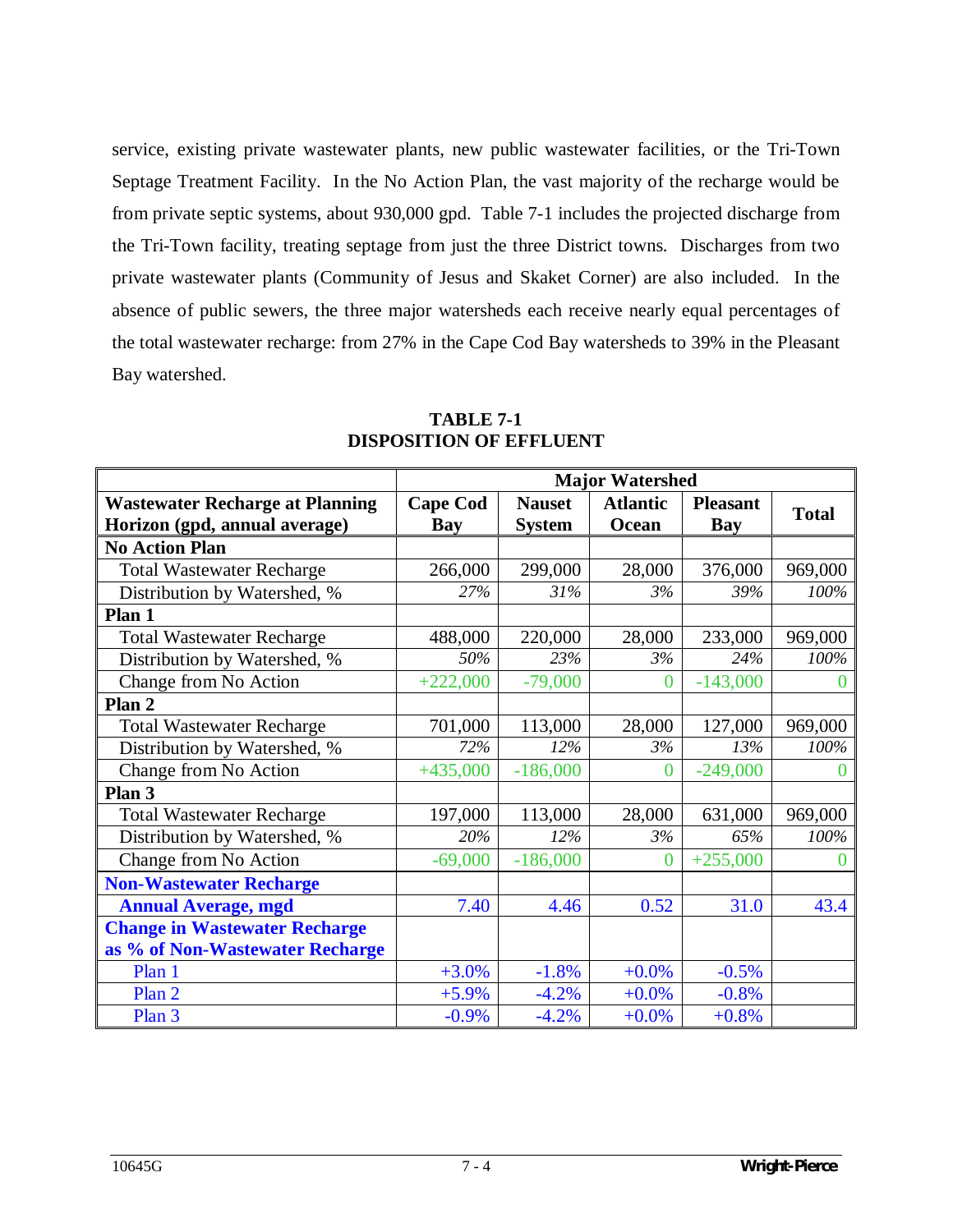#### **Plan 1**

Table 7-1 shows how that distribution of wastewater recharge would change if the decentralized plan were implemented. There would be a net reduction of 79,000 gpd in the Nauset watershed and 143,000 gpd in the Pleasant Bay watershed. (Greater quantities of wastewater would be collected from these watersheds, and some would be disposed of there; these figures represent the net effect.) The Cape Cod Bay watershed would see an increase in wastewater recharge of 222,000 gpd, the net of wastewater collected there and the discharge at the Tri-Town site. This plan would shift the percentage distribution of wastewater recharge to about 50% in the Cape Cod Bay watersheds and 47% in Nauset and Pleasant Bay combined.

#### **Plan 2**

For the centralized plan involving a single facility at the Tri-Town site, wastewater recharge would be reduced by 186,000 gpd in the Nauset watershed and by 249,000 gpd in the Pleasant Bay watershed. The additional recharge of 435,000 gpd in the Cape Cod Bay watershed would result in 72% of the total wastewater recharge occurring in that watershed, an increase of 160% over the No Action option.

### **Plan 3**

With a centralized facility in South Orleans, wastewater recharge would be decreased by 69,000 gpd in the Cape Cod Bay watersheds and by 186,000 gpd in the Nauset watershed, with a 255,000 gpd increase in Pleasant Bay. This is an increase of 68% over the No Action wastewater recharge in Pleasant Bay. In this plan, the Pleasant Bay watershed would receive 65% of the Town-wide wastewater recharge.

## **Comparison With Natural Recharge**

All of the figures discussed above are related to wastewater recharge, from either septic systems that remain in service, existing private wastewater plants, new public wastewater facilities, or the Tri-Town septage facility. It is important to put those recharge quantities in perspective by also considering the recharge that occurs from precipitation on vegetated or paved surfaces. The data shown at the bottom of Table 7-1 under the heading of "Non-Wastewater Recharge" address this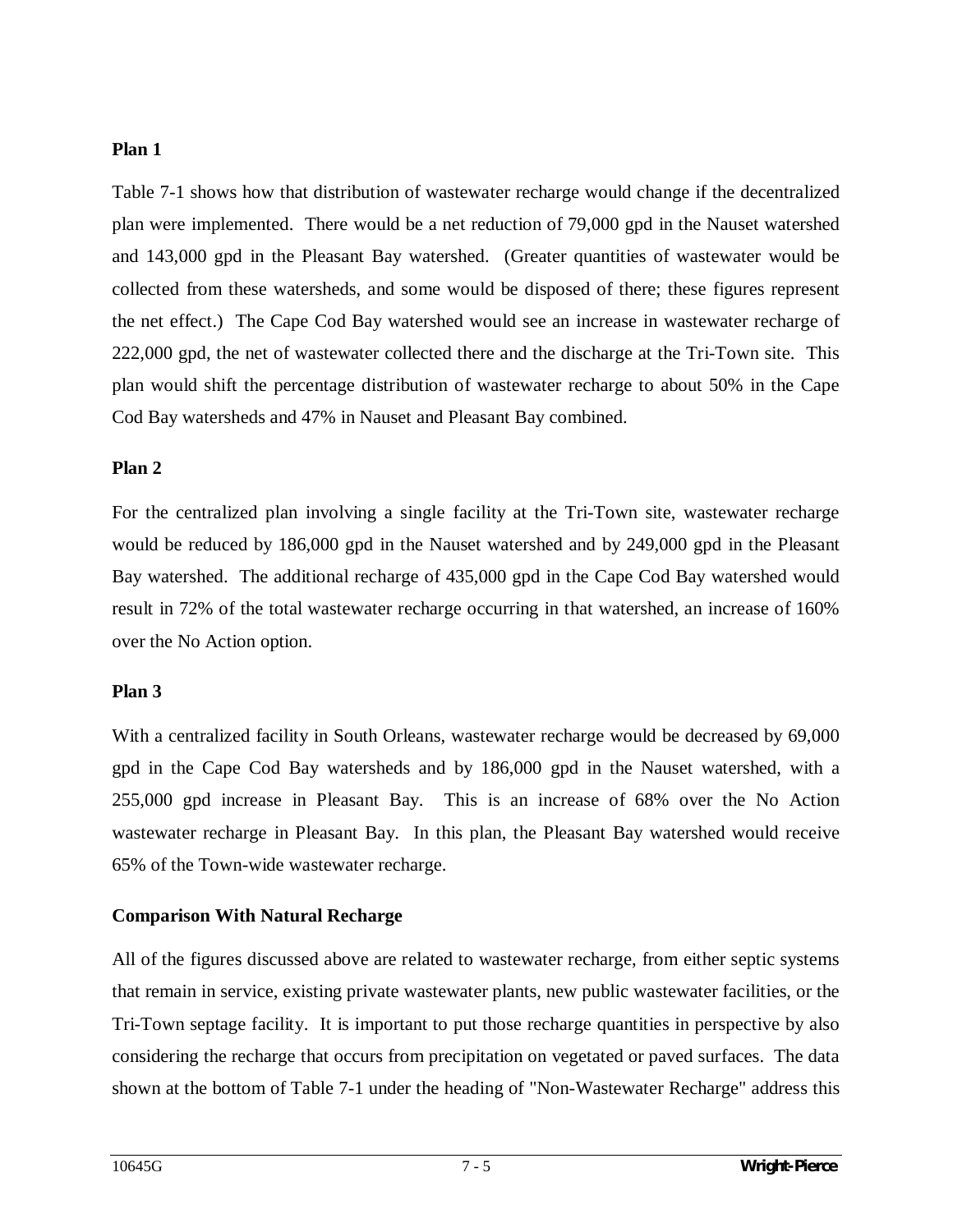issue, by presenting the precipitation-related recharge for each watershed based on the land surface area (excluding ponds) and 30 inches of recharge per year. While the annual average wastewater recharge is projected to be 969,000 gpd in 2030, the precipitation recharge will be over 40 million gallons per day (mgd), also expressed as an annual average. Therefore, wastewater recharge would represent about 2% of the average precipitation recharge town-wide. Precipitation recharge will vary significantly year-to-year, and the typical annual variation in precipitation recharge is larger than the projected wastewater recharge.

Table 7-1 shows the distribution of the precipitation recharge by major watershed. It also compares the change in wastewater recharge for each plan with the precipitation recharge. The increased wastewater recharge in the Cape Cod Bay watersheds represents about 3% of the average precipitation recharge in Plan 1 and 6% in Plan 2. In Plan 3, the increase in wastewater recharge in the Pleasant Bay watershed would be about 1% of the precipitation recharge. The Nauset system would see a reduction in wastewater recharge in all plans that represents 2% to 4% of the average precipitation recharge there.

The land-based disposal of effluent from one or more wastewater treatment plants will increase groundwater levels in the vicinity of the disposal sites and increase the freshwater discharge at the downgradient end of the watershed such as the shore of the embayment or salt marsh. These impacts would be evaluated in detail as part of the groundwater discharge permitting required by DEP. Given the relatively small increases compared to natural recharge, especially compared with normal variability in precipitation, these impacts are expected to be very small.

The removal of septic system recharge from areas to be sewered will lower groundwater levels in those areas. As shown in Table 7-1, the decreases in recharge volumes are all less than about 4%, and are not significant given the annual variation in precipitation. It is also important to realize that water tables in most areas in Orleans are slightly higher than they were prior to the advent of the public water supply system, which removes water from the Pleasant Bay watershed and distributes all across town.

While there are subtle differences among the plans, none would cause any significant problems in terms of the overall water balance in any watershed. Localized impacts from effluent disposal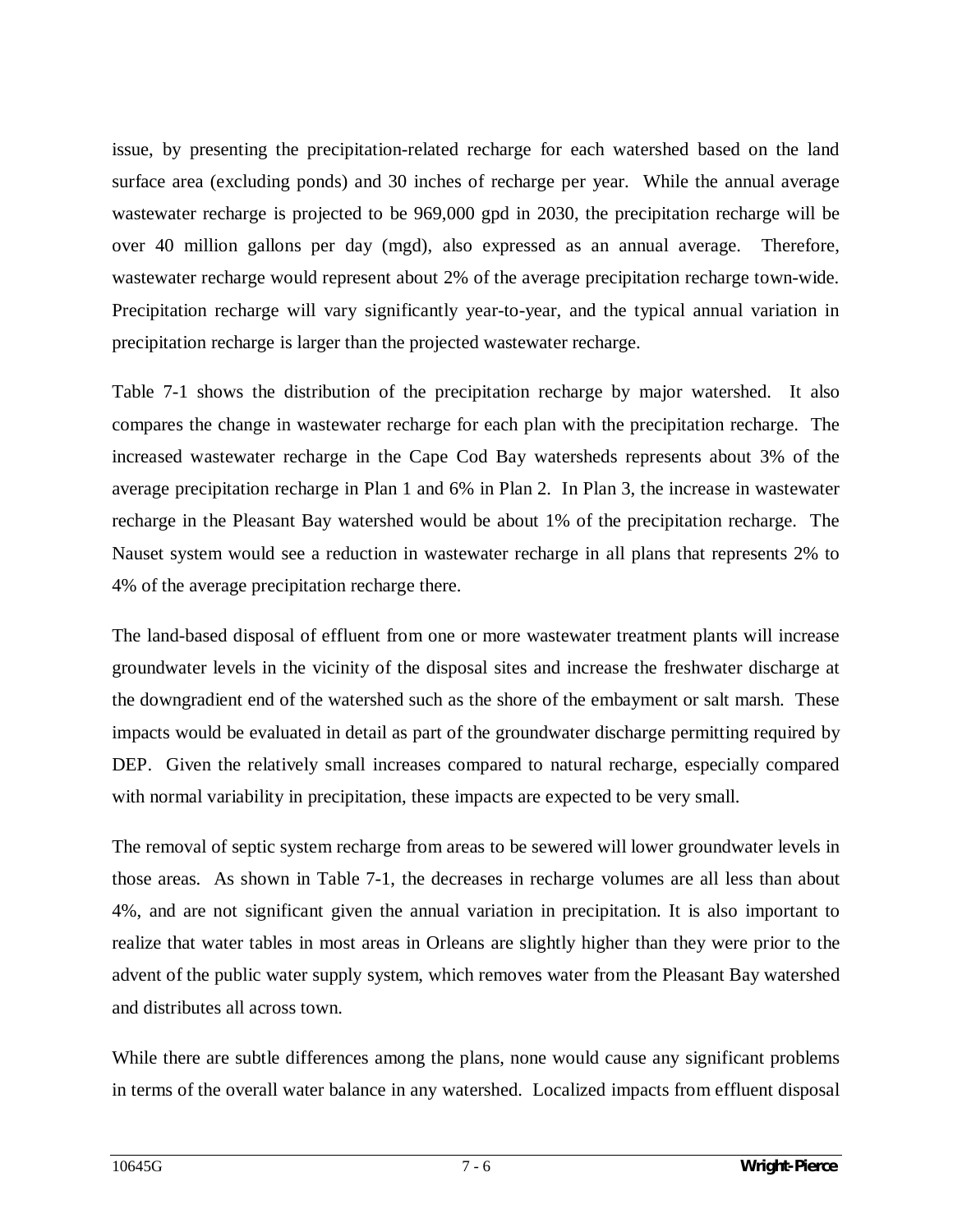would be assessed by site-specific groundwater modeling. (The data in Table 7-1 do not include extraneous flows (infiltration and inflow) that can enter a sewer system. To the extent that these extraneous flows occur, they would slightly alter the water balance data in Table 7-1, but not enough to change the general conclusions.)

### **7.3 TRANSFER OF NITROGEN AMONG WATERSHEDS**

The principal purposes of the public wastewater management systems considered here are to:

- $\bullet$  collect the nitrogen that is impacting coastal waters,
- bring the nitrogen to a wastewater treatment facility that can convert most of it to harmless nitrogen gas; and
- recharge the effluent, and the residual nitrogen it contains, in locations that respect the nitrogen control needs of the various watersheds.

Table 7-2 presents data on the annual wastewater nitrogen loads (expressed in pounds of nitrogen per year) that are projected to occur at the end of the planning horizon under each of the wastewater plans. Like Table 7-1, Table 7-2 first presents data on the No Action Plan which includes septic systems loads, the effluent nitrogen load from the Tri-Town Septage Treatment Facility, and the effluent loads from the two private wastewater facilities in Orleans that are greater than 10,000 gpd in capacity. The remainder of Table 7-2 shows how the nitrogen loads would be reduced in each of the plans.

Table 7-2 shows that the projected town-wide nitrogen load from wastewater sources is about 100,000 pounds per year. In the absence of public sewers, the three major watersheds would each receive nearly equal percentages of the total nitrogen load: from 26% in the Cape Cod Bay watersheds to 40% in the Pleasant Bay watershed.

Table 7-2 also shows how the three wastewater plans would reduce the town-wide nitrogen load from wastewater sources to a range of 50,000 pounds per year (Plan 3) to 54,000 pounds per year (Plan 2). These figures indicate a 45% reduction from current loads and a 50% reduction from what the loads would become at the end of the planning horizon. The percentage reductions from current nitrogen loads all match the nitrogen removal needs established in MEP technical reports or projected needs estimated by MEP staff.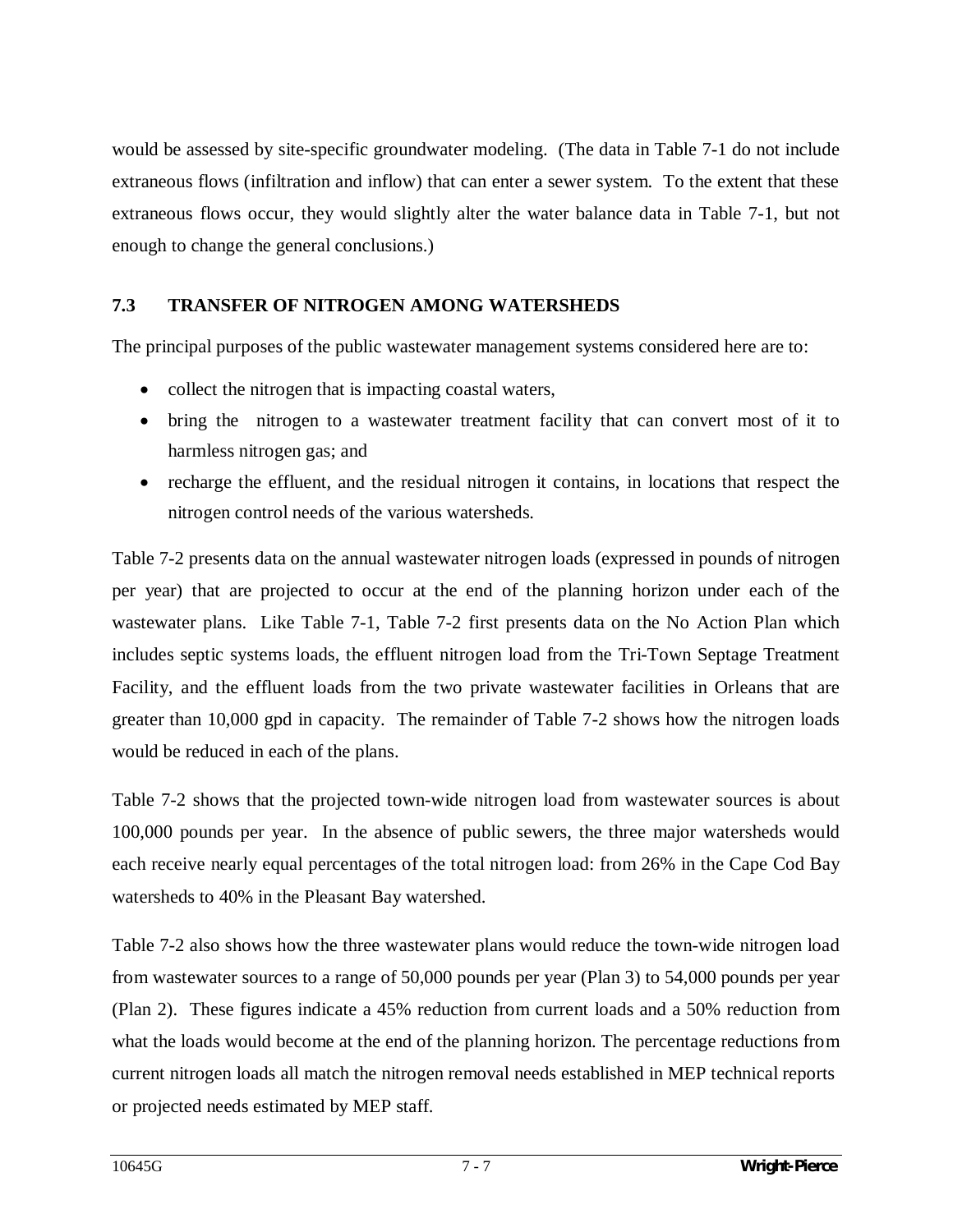|                                                      | <b>Major Watershed</b> |                                |                          |                               |              |
|------------------------------------------------------|------------------------|--------------------------------|--------------------------|-------------------------------|--------------|
| <b>Nitrogen Loads at Planning Horizon</b><br>(lb/yr) | <b>Cape Cod</b><br>Bay | <b>Nauset</b><br><b>System</b> | <b>Atlantic</b><br>Ocean | <b>Pleasant</b><br><b>Bay</b> | <b>Total</b> |
| <b>No Action Plan</b>                                |                        |                                |                          |                               |              |
| <b>Total Nitrogen Load</b>                           | 26,640                 | 31,860                         | 2,980                    | 40,060                        | 101,540      |
| Distribution by Watershed, %                         | 26                     | 31                             | 3                        | 40                            |              |
| Plan 1                                               |                        |                                |                          |                               |              |
| <b>Total Nitrogen Load</b>                           | 23,890                 | 13,170                         | 2,980                    | 14,140                        | 54,180       |
| Distribution by Watershed, %                         | 44                     | 24                             | O                        | 26                            |              |
| Reduction from No Action Plan, %                     | $-10$                  | $-59$                          |                          | $-66$                         | $-47$        |
| Plan 2                                               |                        |                                |                          |                               |              |
| <b>Total Nitrogen Load</b>                           | 25,110                 | 12,040                         | 2,980                    | 13,530                        | 53,660       |
| Distribution by Watershed, %                         | 47                     | 22                             | 6                        | 25                            |              |
| Reduction from No Action Plan, %                     | -6                     | $-62$                          | 0                        | -66                           | $-47$        |
| Plan 3                                               |                        |                                |                          |                               |              |
| <b>Total Nitrogen Load</b>                           | 19,390                 | 12,040                         | 2,980                    | 15,110                        | 49,520       |
| Distribution by Watershed, %                         | 39                     | 22                             | 6                        | 28                            |              |
| Reduction from No Action Plan, %                     | $-27$                  | $-62$                          |                          | $-62$                         | $-51$        |

**TABLE 7-2 DISPOSITION OF WASTEWATER NITROGEN** 

With regard to nitrogen control, all three plans are equivalent. Indeed, they were formulated with that equality in mind. While Plan 2 removes the least amount of septic system nitrogen, that is not a flaw of this plan. The benefit of Plan 2 is the reduced need for nitrogen reduction due to the favorable location of the effluent nitrogen recharge.

### **7.4 EXTENT OF SEWER SYSTEM**

As discussed in Section 4.4, the extent of the wastewater collection system in each plan is determined by the location of recharge of the residual nitrogen remaining after treatment. The extent of the sewers varies with the plan:

| Plan 1 | 3,800 properties served | 420,000 feet of collection pipe |
|--------|-------------------------|---------------------------------|
| Plan 2 | 2,830 properties served | 390,000 feet of collection pipe |
| Plan 3 | 3,050 properties served | 420,000 feet of collection pipe |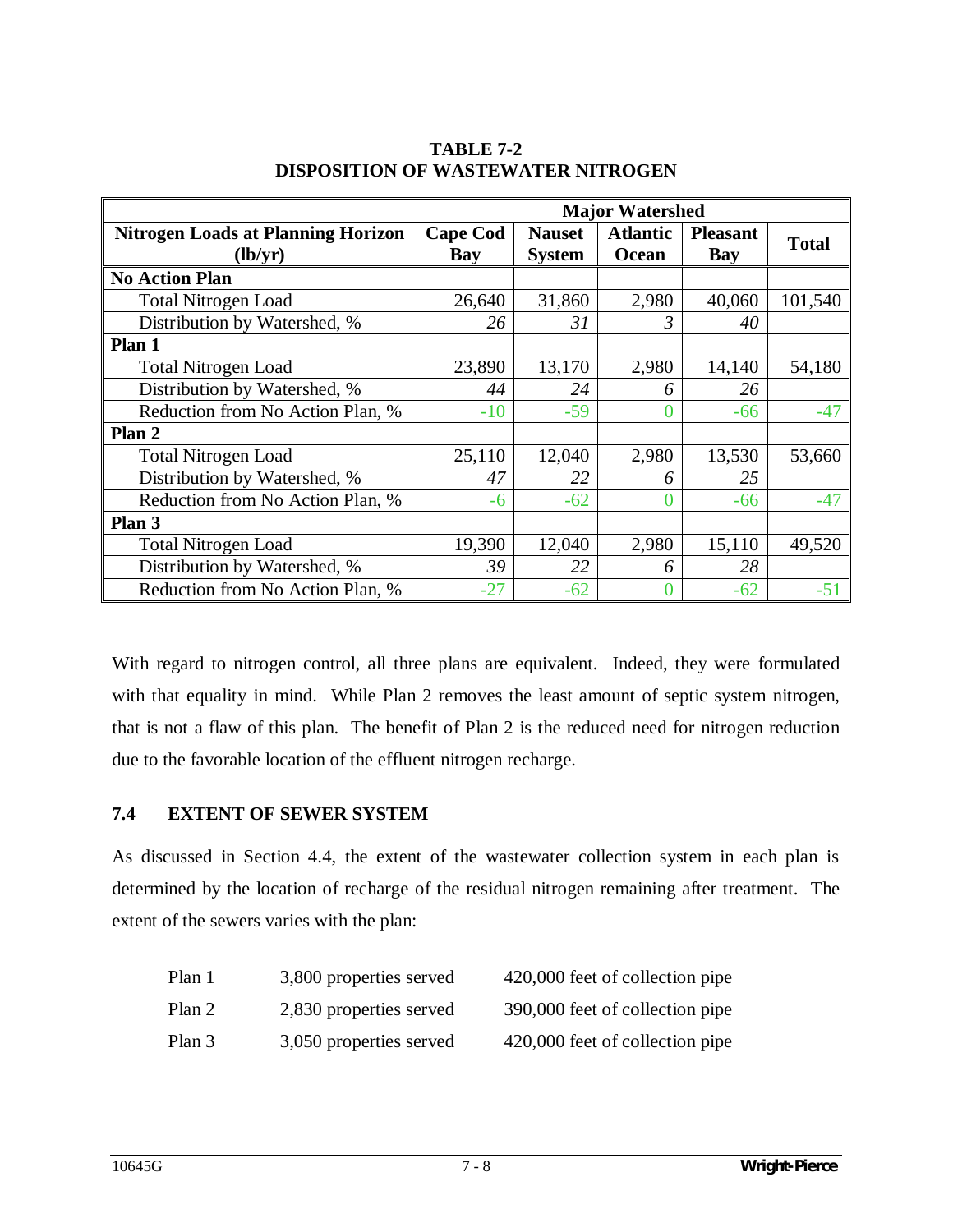The residual nitrogen in Plan 2 would be discharged in the watersheds of coastal systems that are not nitrogen limited and the added nitrogen does not cause the nitrogen thresholds to be exceeded. By contrast, the residual nitrogen discharged in Plans 1 and 3 would eventually reach nitrogen-sensitive embayments, requiring the elimination of more septic systems in those watersheds.

The less extensive sewer system associated with Plan 2 is a distinct advantage. Not only are the collection costs reduced compared with the other plans, but a smaller volume of collected wastewater translates to reduced treatment and disposal costs.

#### **7.5 NEED FOR LAND PURCHASES AND EASEMENTS**

Plan 1 requires the acquisition of numerous privately-owned parcels to accommodate the wastewater treatment facilities and associated effluent disposal systems. Plan 2 could be constructed entirely on the site of the Tri-Town Septage Treatment Facility, where the land is owned by the Town of Orleans. Plan 3 would require the Town of Orleans to acquire land or easements from property owners in Brewster, including the Town of Brewster. The extent of land purchase or easements is estimated as follows:

| Plan 1 | 11 parcels | 2007 assessed value: \$13 million |
|--------|------------|-----------------------------------|
| Plan 2 | none       | none                              |
| Plan 3 | 3 parcels  | value: not determined             |

Given the availability of Town-owned land at the Tri-Town site, Plan 2 has the distinct advantage of not requiring land purchases. This benefit is reflected in capital costs as well as in ease in implementation. Land for pump stations is not included above, but the costs are about the same for each plan.

### **7.6 CAPITAL COSTS**

The Town of Orleans will be faced with costs in two categories, regardless of the plan that is implemented. The first category, presented here, is "capital cost", the cost to design and build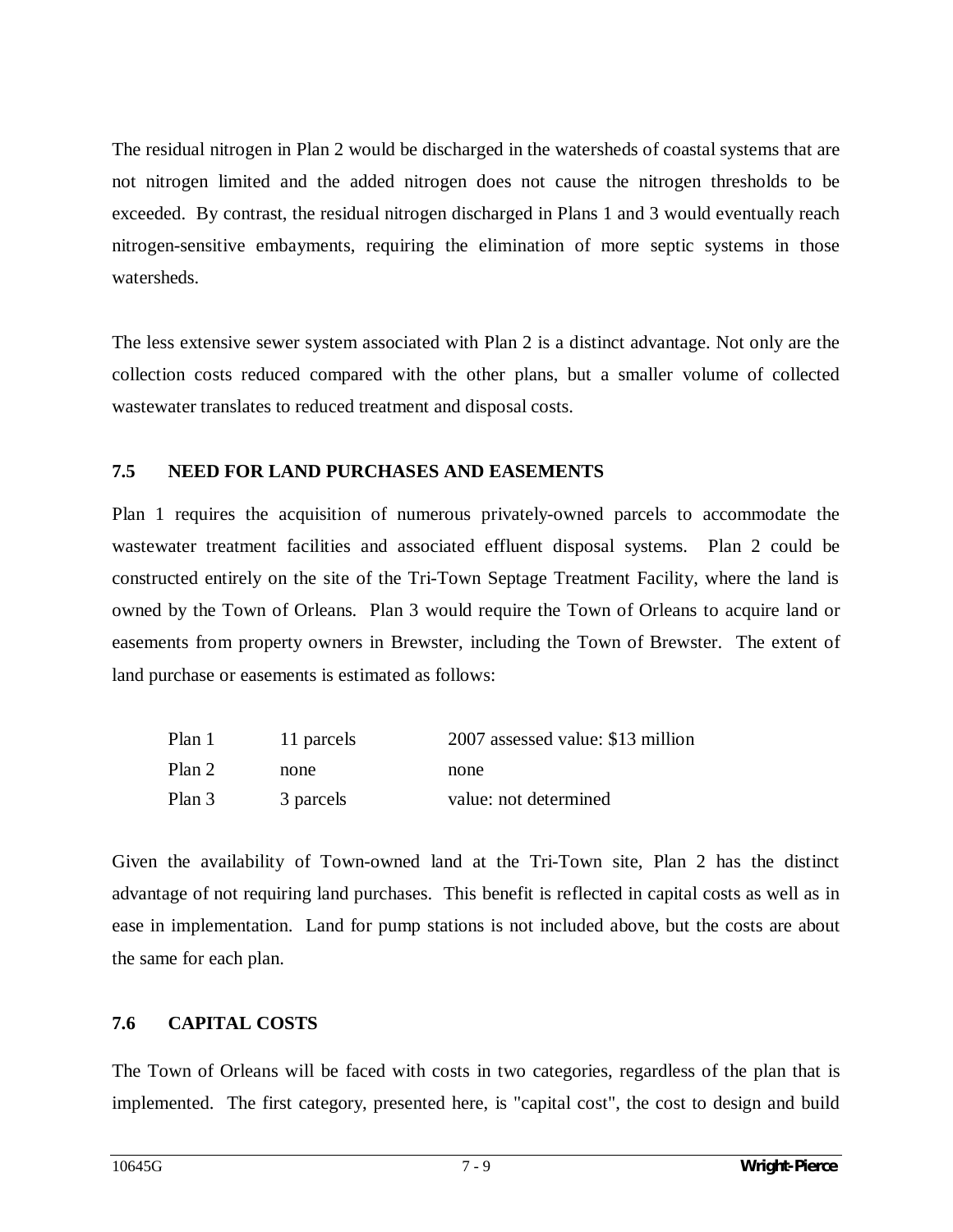the needed facilities. The second category is "operation and maintenance (O&M) costs" which include the ongoing annual expenses to run the facilities.

#### **Basis For Estimates**

Key technical data were compiled for all three plans, based on conceptual designs. Next, typical "unit costs" were applied (dollars per foot of pipe, or dollars per pump station, for example) using recent experience from publicly-bid wastewater projects across New England. More generalized costs were also derived from a cost model that predicts treatment and disposal costs for a range of facility sizes. Once basic construction costs were estimated, allowances were added for contingencies, engineering and legal expenses, site investigation costs, and land costs. Then construction cost indices were used to adjust these estimates to mid 2008 dollars. It was assumed that all the facilities would be built at one time. While that is not likely, it does provide the simplest basis for comparison and creates a platform for later phasing analyses. For each plan, costs were estimated in the standard categories of wastewater collection, transport-totreatment, wastewater treatment, transport-to-disposal, effluent disposal and sludge/septage handling.

#### **Estimates for Each Plan**

Table 7-3 presents a summary of the cost estimates. Capital costs, expressed in mid 2008 dollars, are estimated to be:

| Plan 1:    | \$204 million |
|------------|---------------|
| Plan 2:    | \$145 million |
| Plan $3$ : | \$170 million |

Plan 2 has the least cost by a significant margin. Plan 3 is about 17% more expensive and Plan 1 is about 40% higher.

For the centralized plans (Plans 2 and 3), collection and transport costs represent about twothirds of the total, treatment about 20%, and land about 5%. For the decentralized plan (Plan 1), the costs for land and for effluent transport and disposal are more significant.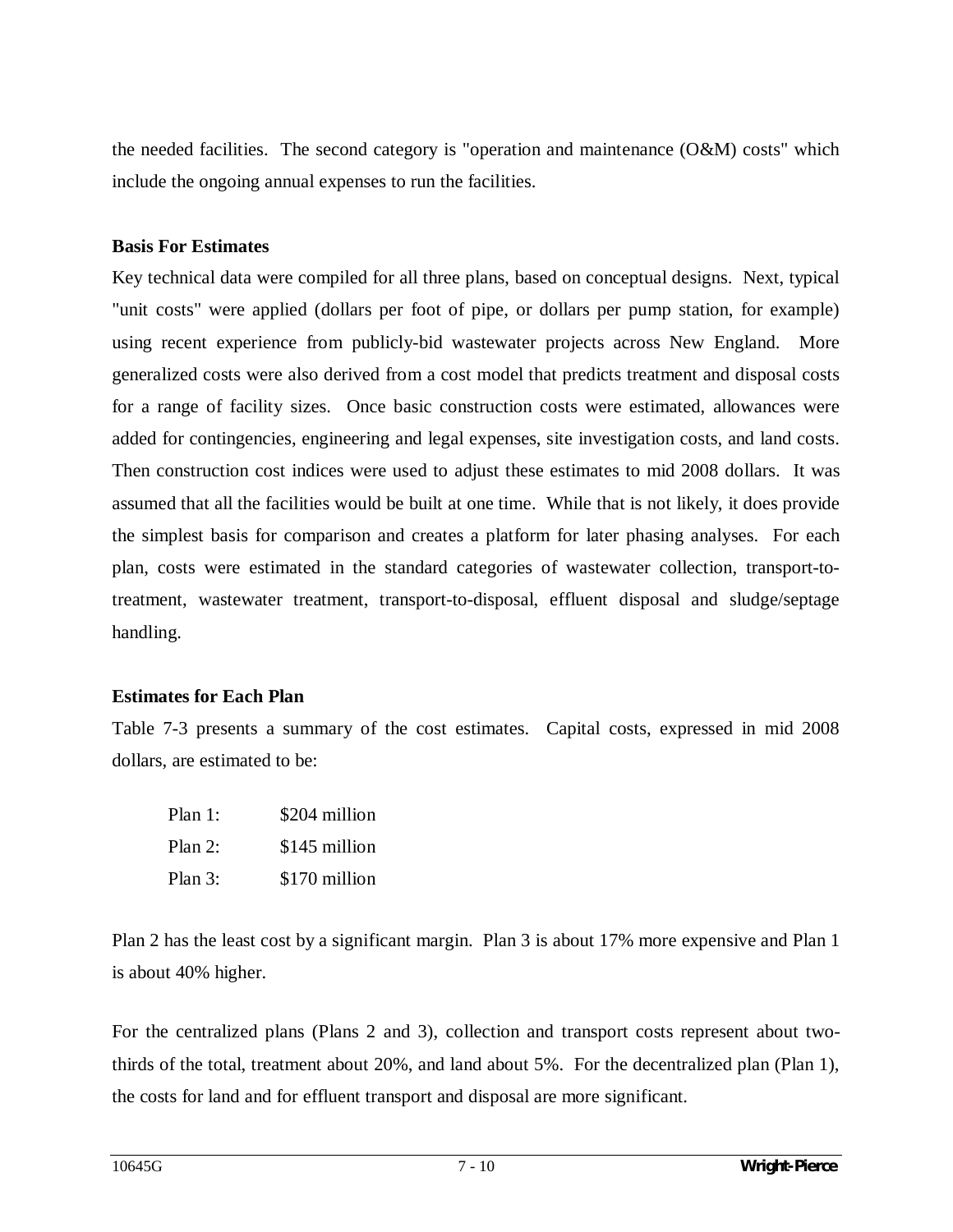|                                | <b>Capital Costs in Millions of Dollars</b> |                    |                    |
|--------------------------------|---------------------------------------------|--------------------|--------------------|
|                                | Plan 1                                      | Plan 2             |                    |
| <b>Cost Category</b>           | <b>Decentralized</b>                        | <b>Centralized</b> | <b>Centralized</b> |
|                                | (4 Plants)                                  | (Tri-Town)         | (So. Orleans)      |
| Collection                     | 67.9                                        | 60.3               | 65.2               |
| <b>Transport to Treatment</b>  | 45.6                                        | 42.1               | 46.2               |
| Treatment                      | 41.3                                        | 27.1               | 31.6               |
| <b>Transport to Disposal</b>   | 10.8                                        | 0.4                | 2.1                |
| Disposal                       | 15.4                                        | 7.4                | 12.6               |
| Septage/Sludge Handling        | 3.6                                         | 3.1                | 3.6                |
| Land                           | 19.3                                        | 4.8                | 8.4                |
|                                |                                             |                    |                    |
| <b>Total--Jul 2008 dollars</b> | 204                                         | 145                | 170                |

### **TABLE 7-3 SUMMARY OF CAPITAL COST ESTIMATES**

### **Comparison of Costs--Plan 1 Versus Plan 2**

It is instructive to consider the specific reasons why Plan 2 is expected to be the least expensive. The cost premiums for Plan 1 over Plan 2 are as follows:

| Collection              | $+$ \$ 7.6 million |
|-------------------------|--------------------|
| Transport to treatment  | $+$ \$ 3.5 million |
| Treatment               | $+$ \$14.2 million |
| Transport to disposal   | $+$ \$10.4 million |
| Disposal                | $+$ \$ 8.0 million |
| Septage/sludge handling | $+$ \$ 0.5 million |
| Land                    | $+$ \$14.5 million |
|                         |                    |

Total  $+ $58.7 \text{ million } (+40\%)$ 

Collection costs are about 11% higher with Plan 1, which collects about 8% more wastewater. Despite the dispersed location of the facilities in the decentralized plan, there are higher transport costs to reach the plants due to the need to balance the flows by watershed. Similarly, the few disposal sites are all quite remote from the treatment plant locations, and there is little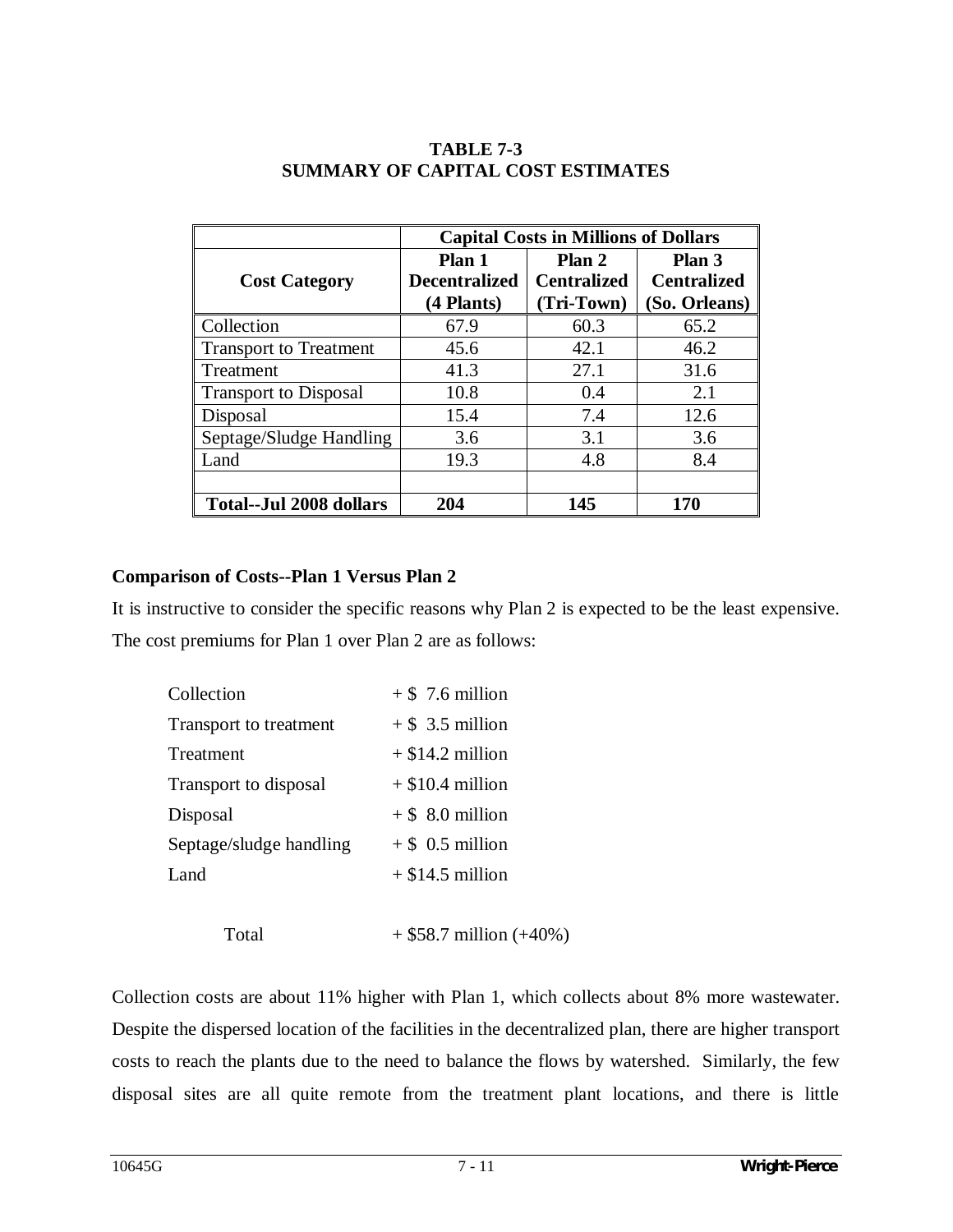opportunity to dispose of effluent at the treatment plant sites. The much higher treatment costs reflect two factors: the cost per gallon treated is nearly twice as high as in Plans 2 and 3 due to "diseconomies of scale", and there is a slightly higher volume of wastewater to be treated. Disposal costs are similarly influenced by "diseconomies of scale". Next to treatment costs, the largest cost premium is for land; the sites that are available for Plan 1 are all prime real estate, while the Town already owns the land at the Tri-Town site.

#### **Comparison of Costs--Plan 3 Versus Plan 2**

It is also interesting to compare Plan 3 costs against those of Plan 2. The cost premiums for Plan 3 over Plan 2 are as follows:

| Collection              | $+$ \$ 4.9 million |
|-------------------------|--------------------|
| Transport to treatment  | $+$ \$ 4.1 million |
| Treatment               | $+$ \$ 4.5 million |
| Transport to disposal   | $+$ \$ 1.7 million |
| Disposal                | $+$ \$ 5.2 million |
| Septage/sludge handling | $+$ \$ 0.5 million |
| Land                    | $+$ \$ 3.6 million |
|                         |                    |

Total  $+ $24.5 \text{ million } (+17\%)$ 

The largest cost premium is associated with wastewater collection; costs are about 9% higher than Plan 2, which collects less wastewater. Transport costs are somewhat higher due to the long distance to South Orleans. The higher treatment costs reflect two factors: there is a slightly higher volume of wastewater (about 6%) to be treated, and this plan must meet the higher treatment requirements necessary to spray irrigate the effluent. There is a significant premium for disposal, because of the requirement to have traditional disposal back-up for any reuse plan. Further, it was assumed that subsurface disposal would be used for the back-up system, compared with the less expensive rapid infiltration system at the Tri-Town site. The cost premium for land is based on our assumptions on how much Brewster would charge for land it now owns and the cost of easements to use the two golf courses for irrigation.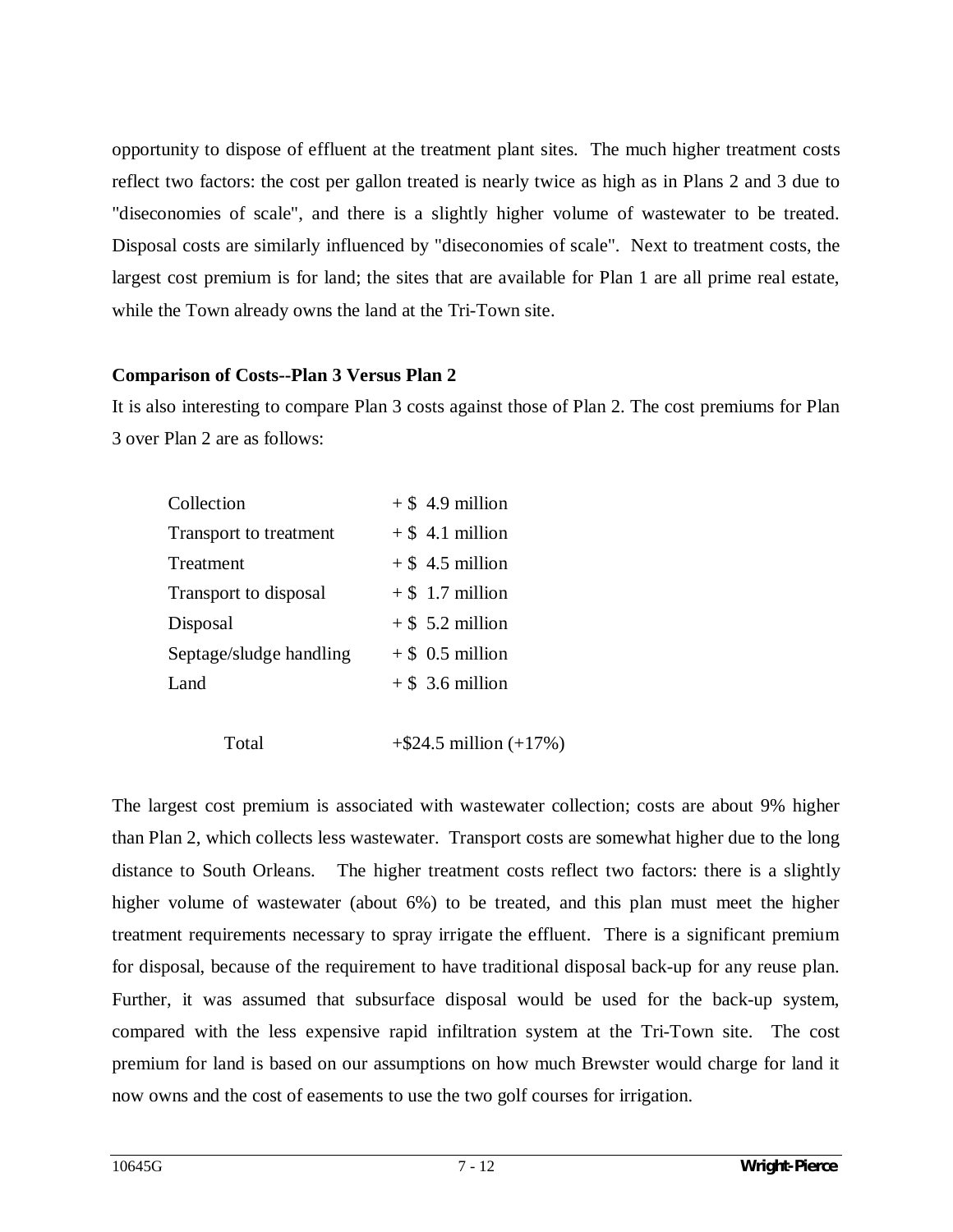Section 8 of the report presents cost estimates for adding a reuse component to Plans 1 and 2, in order to provide a more balanced comparison among the options. The capital cost for reuse facilities for either Plan 1 or Plan 2 would be approximately \$7 million. If the capital cost were added to Plan 2, then Plan 3 would be only about \$18 million more expensive than Plan 2, a 10% difference. Inclusion of reuse costs would not change the relative difference between Plans 1 and 2.

These cost estimates do not consider any potential cost savings associated with non-structural measures or regional solutions for the three plans. The cost estimates utilize the same percentage cost contingency for all three plans; however, given the additional complexities and uncertainties associated with Plan 1 and Plan 3, a higher percentage cost contingency could be justified (which would further increase the cost differential between Plan 2 and Plans 1 and 3).

#### **7.7 OPERATION AND MAINTENANCE COSTS**

Estimates were prepared for the ongoing costs to operate, maintain and replace the wastewater facilities that would be built in each plan. These costs were estimated for the following types of expenses:

- $\bullet$  Labor, including fringe benefits
- Electrical energy for powering pumps and treatment equipment
- Fuel for building heating and vehicular use
- Chemicals
- Disposal of dewatered sludge
- Laboratory testing and other permit compliance costs
- Administrative costs such as insurance
- Equipment maintenance and replacement

Based on current unit costs, the three plans are projected to have operation and maintenance requirements as follows:

| Plan 1 | \$1.60 million per year |
|--------|-------------------------|
| Plan 2 | \$1.35 million per year |
| Plan 3 | \$1.49 million per year |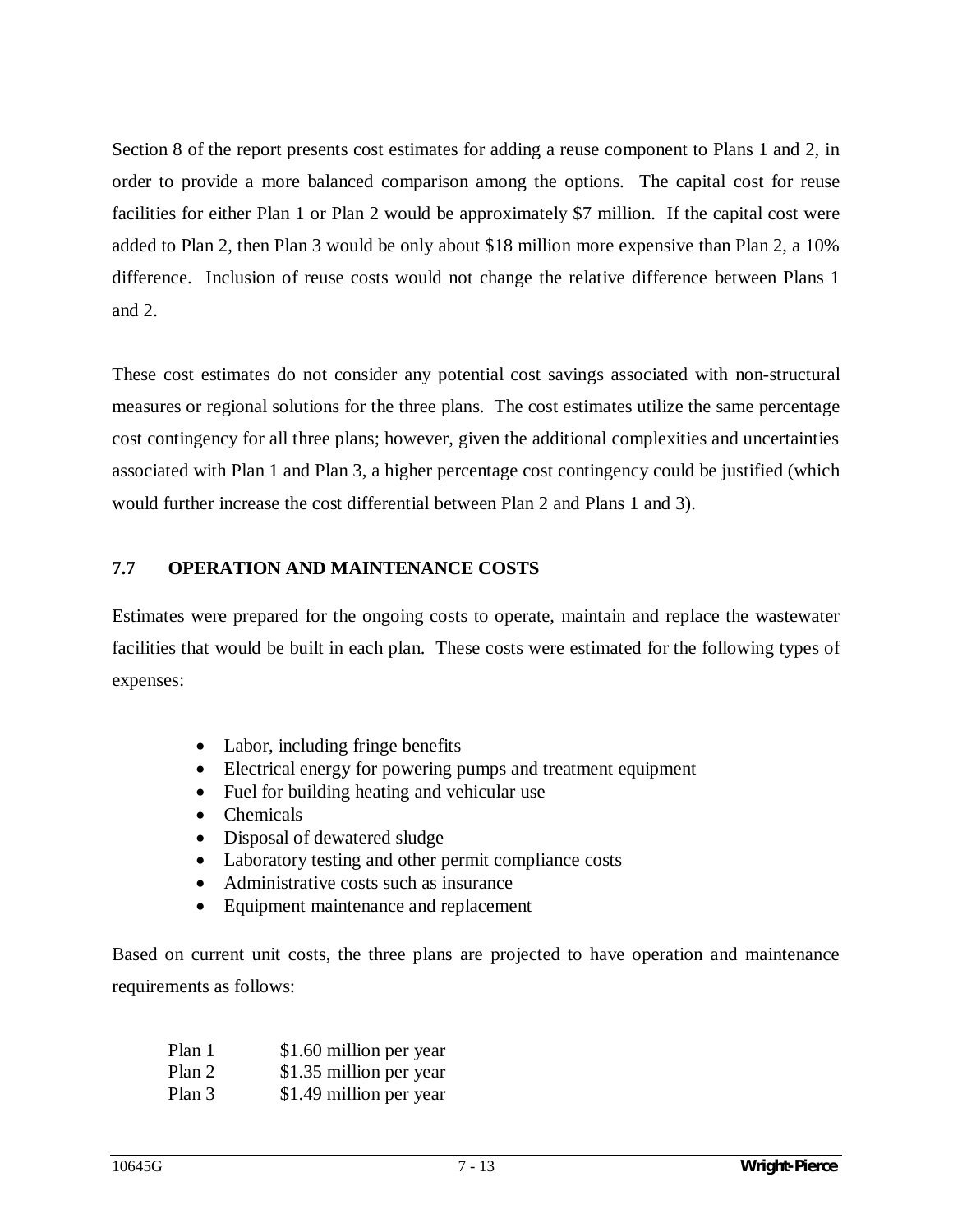Plans 1 and 3 treat higher volumes of wastewater than Plan 2, a factor that adds to the operation and maintenance costs in many ways. Plan 1 has higher labor costs due to the need to staff multiple facilities and a higher laboratory cost for monitoring multiple facilities. There is also a cost premium for Plan 3 because it includes more treatment equipment to meet the Water Reuse Standards that apply to spray irrigation of effluent, and associated laboratory and administrative expenses.

The inclusion of a water reuse component in Plans 1 and 2 would add about \$120,000 to their annual O&M costs. The estimates for each plan include an allowance for septage management.

#### **7.8 NET PRESENT WORTH COSTS**

A "present worth analysis" is a standard economic tool that allows the calculation of a single "cost" to represent the combination of capital costs and annual expenses for operation and maintenance. In essence, the "present worth" represents the amount of money that one would invest to be able to pay the capital costs at the beginning of the project and allow periodic withdrawals to pay the annual O&M expenses over a certain period at a given interest rate. For the purposes of this study, the present worth has been computed assuming a 4% interest rate and a 20-year planning period. The results are:

|                            | Plan 1 | Plan 2                                       | Plan 3 |
|----------------------------|--------|----------------------------------------------|--------|
| Capital cost               |        | $$204$ million $$145$ million $$170$ million |        |
| Present worth of O&M costs |        | $$24$ million $$20$ million $$22$ million    |        |
| Total present worth        |        | $$228$ million $$165$ million $$193$ million |        |

Since Plan 2 has the lowest capital cost and the least O&M expense, it naturally follows that it has the lowest present worth. The inclusion of a water reuse component in Plans 1 and 2 would not change the ranking of the three plans with respect to net present worth.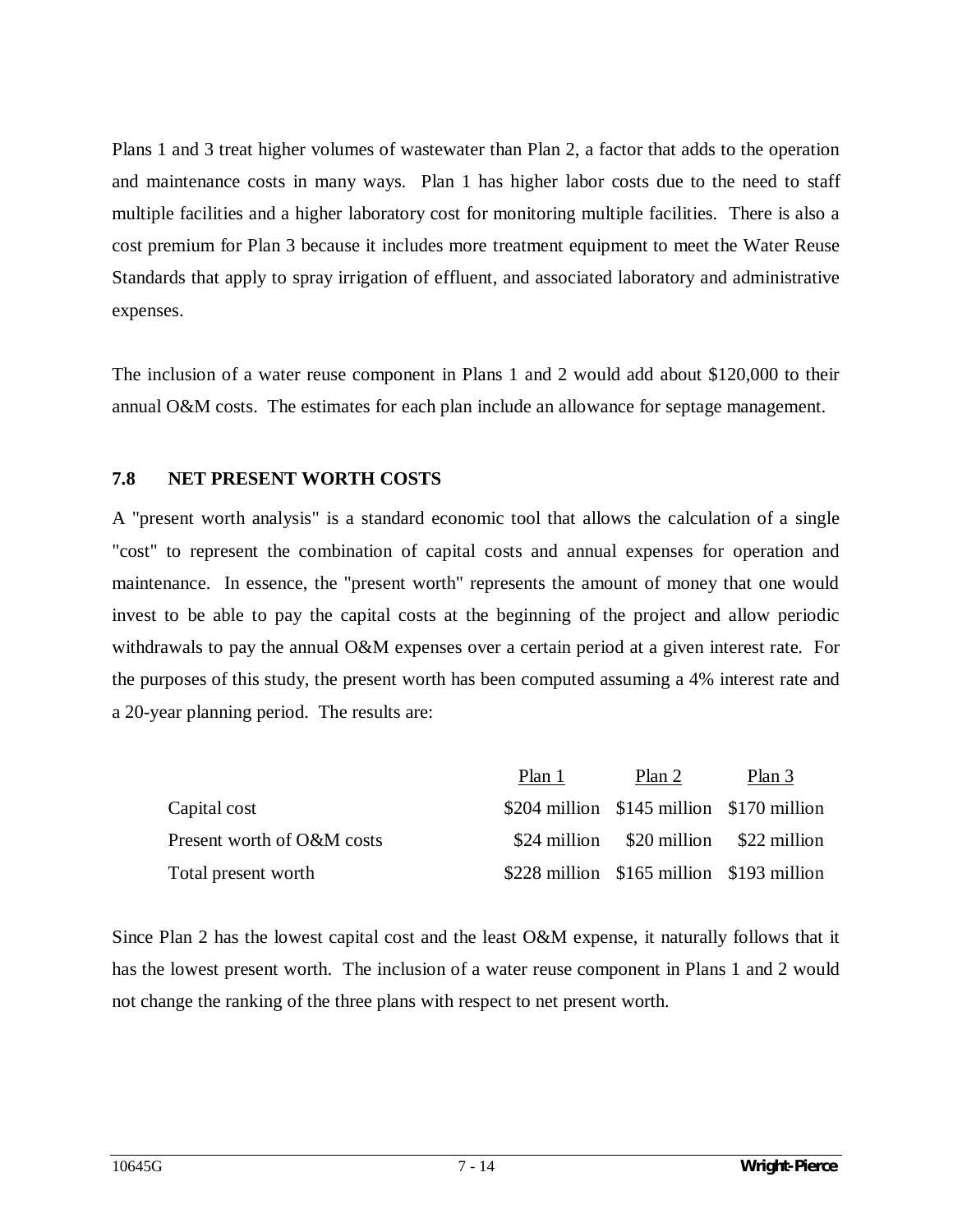### **7.9 IMPACTS OF USER CHARGES AND TAX RATE**

Capital costs for municipal wastewater systems are traditionally recovered through increases in property taxes and the assessment of betterment charges against parcels served by the system. User fees are employed to cover O&M costs, and are typically charged in proportion to a property owner's use of the system, based on a wastewater flow rate as estimated from water billing.

At the time of this evaluation, the Town of Orleans had not yet reached any final decision about methods for recovering capital cost or sharing O&M expenses. Regardless of the system selected, however, it is likely that tax increases, betterment assessments and user fees will fall in the following order:

| Plan $1$ : | most   |
|------------|--------|
| Plan $2$ : | least  |
| Plan $3:$  | middle |

The Town has since established a policy on how much of the capital costs of any of the plans would be recovered by property taxes (80%) and how much would be recovered by betterments (20%). Setting that policy allows projections to be made of the necessary tax increases and allows sample betterment charges to be estimated; see Section 11.

### **7.10 ENVIRONMENTAL IMPACTS**

The three plans would have a range of environmental impacts related to both construction and long-term operation. There are no significant differences in the environmental impacts of the three plans. Section 8 of this report separately addresses these impacts.

### **7.11 ENERGY CONSUMPTION**

In addition to the energy consumed in constructing the wastewater facilities, energy would be used in the day-to-day operations as follows:

• Electricity to run pumps in the collection and transport systems;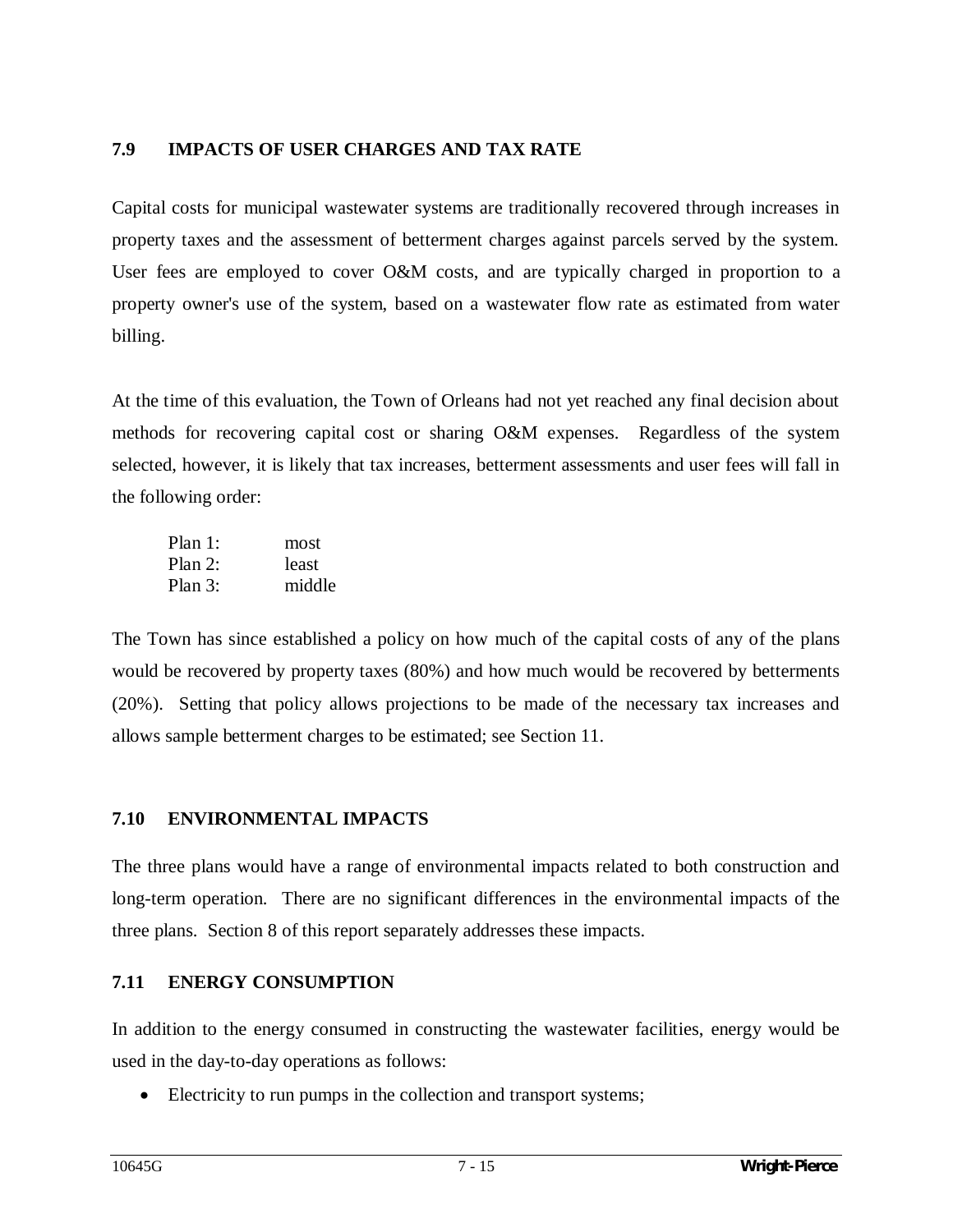- Electricity to run equipment at the wastewater treatment plant;
- $\bullet$  Fuel to heat the occupied buildings; and
- Fuel consumed by vehicles, including liquid sludge hauling.

In the final design of the recommended plan, every effort would be made to select energyefficient processes and equipment, regardless of which plan is chosen. In this planning stage of the project, it is possible to predict which plans will have the least and the most energy consumption based on the conceptual elements of each plan. Table 7-4 summarizes that analysis, in the standard categories of wastewater facilities.

| <b>Function</b>               | Plan 1<br><b>Decentralized</b><br>(4 Plants) | Plan 2<br><b>Centralized</b><br>(Tri-Town) | Plan 3<br><b>Centralized</b><br>(So. Orleans) |
|-------------------------------|----------------------------------------------|--------------------------------------------|-----------------------------------------------|
| <b>Wastewater Collection</b>  | <b>Slightly More</b>                         | Least                                      | <b>Slightly More</b>                          |
| <b>Transport to Treatment</b> | <b>Slightly More</b>                         | Least                                      | <b>Slightly More</b>                          |
| <b>Wastewater Treatment</b>   | Somewhat More                                | Least                                      | <b>Significantly More</b>                     |
| <b>Transport to Disposal</b>  | <b>Significantly More</b>                    | Least                                      | <b>Slightly More</b>                          |
| <b>Effluent Disposal</b>      | Same                                         | Same                                       | Same                                          |
| Sludge Hauling                | Somewhat More                                | Least                                      | Significantly More                            |

**TABLE 7-4 EVALUATION OF ENERGY USAGE** 

### **Wastewater Collection**

The sewer systems for the three plans collect different volumes of wastewater, based on the nitrogen sensitivity of the coastal waters that ultimately receive the effluent nitrogen. Plan 1 collects about 8 percent more wastewater than Plan 2, and Plan 3 collects about 6 percent more than Plan 2. Since Plan 2 moves the lowest volume, it will have the least energy consumption for pumping within the collection system. Plans 1 and 3 would use slightly more energy in pumping.

### **Transport to Treatment**

Additional pumping is required to move the collected wastewater to the treatment plant site. The energy consumption is a function of the volume conveyed and the elevation of the treatment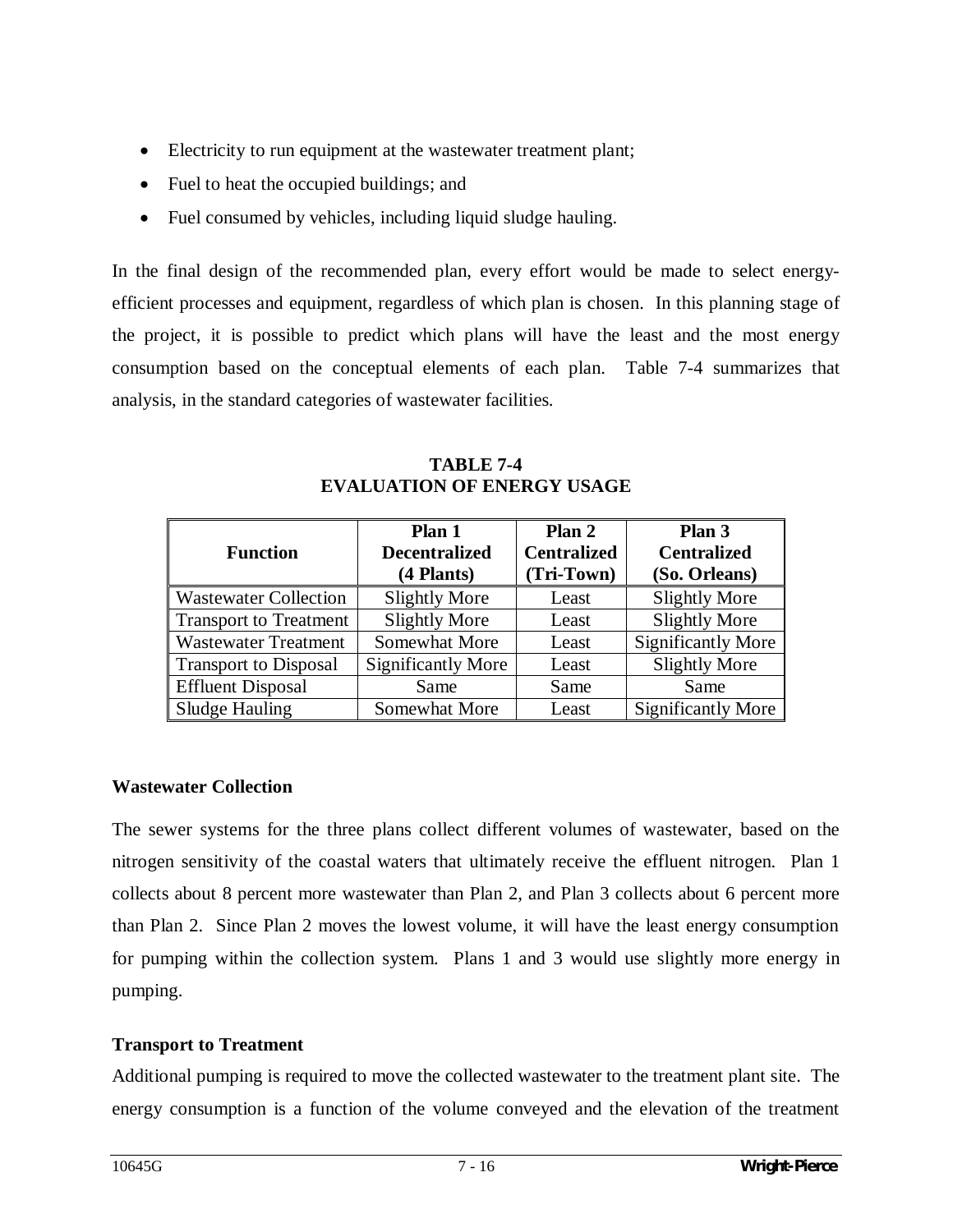plant site. Considering both factors, Plan 2 would have the least energy consumption, and Plans 1 and 3 would each have slightly more.

#### **Wastewater Treatment**

The amount of energy used in wastewater treatment is a function of the level of treatment provided and the volume treated. All plans would involve a high level of treatment, but meeting the Water Reuse Standards in Plan 3 would entail an energy premium. Plan 1 would use slightly more energy than Plan 2 because of the multiple treatment facilities involved.

#### **Transport to Disposal**

Plan 2 would use little or no energy for transport of effluent, since the disposal area is at the same site as the treatment plant. Plan 1 involves considerable distances from the decentralized treatment plants to their multiple disposal areas. Plan 3 would use less energy than Plan 1, but more than Plan 2.

#### **Disposal**

The only energy required in effluent disposal would be for golf course irrigation in Plan 3. Since the golf courses are now irrigated anyway, there would be no net increase. Therefore, the three plans are essentially equal.

#### **Sludge Hauling**

Energy is required to run trucks used in transport of sludge, the solid material removed during the treatment of septage and wastewater. Two types of trucking are involved; tanker trucks would haul liquid sludge from remote treatment facilities to Tri-Town for dewatering, and dump trucks that would take dewatered sludge out of town for ultimate disposal.

Data on the quantities of liquid sludge that would be transported for each plan are presented in detail later in Section 7.13 of the report. Plan 1 would entail 220 truck trips per year, compared with 460 trips for Plan 3 and none for Plan 2. Plan 3 would also have the longest hauling distance. The number of trucks leaving Orleans with dewatered sludge would be about the same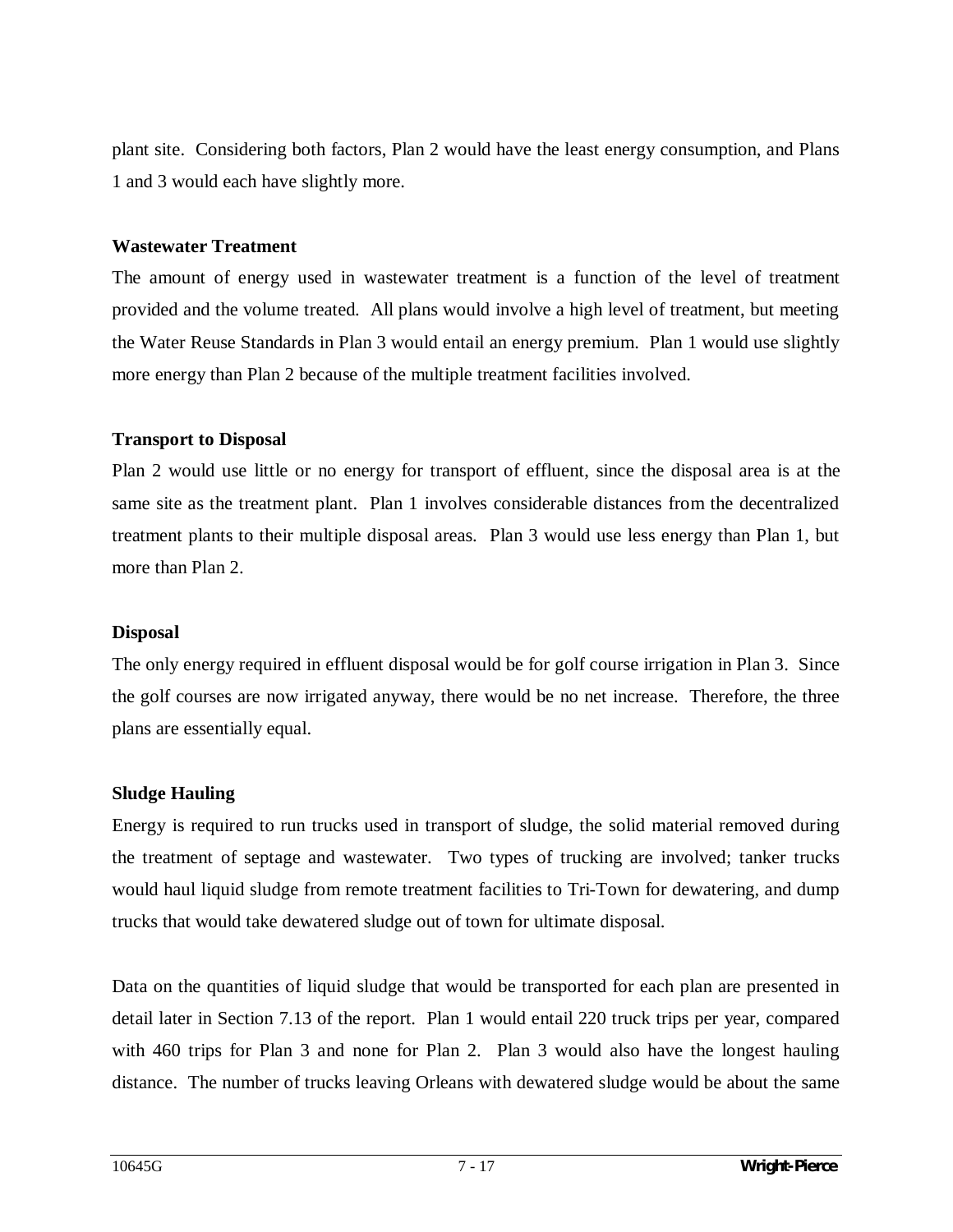for all three plans. Plan 2 is clearly the least energy intensive in this category, and Plan 3 is the most energy intensive.

#### **Overall**

For all six functions, Plan 2 would have the same or less energy consumption than the other two plans. Therefore the wastewater plan involving the centralized facility at the Tri-Town property would be the most energy efficient overall. Plan 1 would consume about the same amount of energy as Plan 3.

#### **7.12 SUITABILITY OF TREATMENT FACILITY SITES**

Among the three wastewater management options, there are five prospective sites for wastewater treatment plants, each with its own strengths and weaknesses as the location for such a facility. Table 7-5 summarizes important features of each of the sites. An ideal site would have the following characteristics:

- Publicly-owned, in an industrial setting, far from public water supply recharge areas;
- 20 acres or more in size to allow sufficient on-site wooded buffer zones;
- No homes or business within 500 feet and very few within 1000 feet;
- Ready access to state and major local roads; and
- Adequate depth to groundwater and no wetlands issues on site.

Given these criteria, two of the candidate sites stand out as most favorable: Sites 241 and 193. They are publicly-owned, of sufficient size to allow adequate buffer zones, and have limited nearby development. Site 241 is particularly attractive because of its close proximity to Route 6 and its great distance from water supply Zone IIs.

The remaining three sites (Site 111, Site 321 and Site 163) are less desirable because they are either quite small, located in residential areas with many nearby homes, require travel on minor local roads, or are located close to water supply Zone IIs.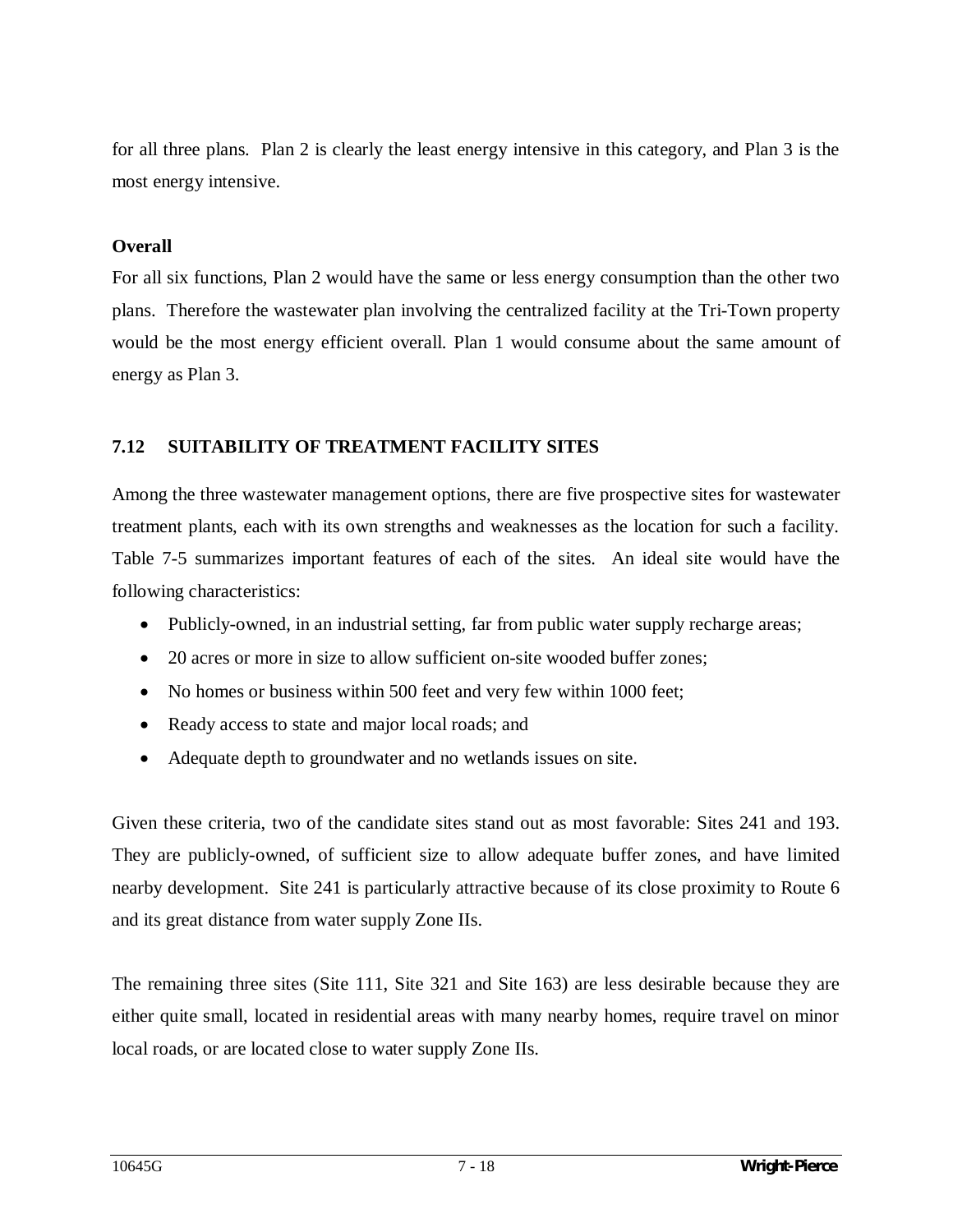Considering only the sites for wastewater treatment, this analysis shows the advantages of Plan 2, (which involves Site 241) and Plan 3 (Site 193). Significant disadvantages of Plan 1, the decentralized plan, are the less-than-optimum nature of the associated treatment facility sites, their cost and uncertainties about their availability.

### **7.13 TRUCK TRAFFIC AT TRI-TOWN SITE**

One important aspect of wastewater management is the proper handling of the sludges that are produced as a byproduct of treatment. Each of the three wastewater plans under consideration would rely on sludge dewatering facilities at the Tri-Town site, followed by out-of town disposal of the dewatered sludge. In Plan 1 (decentralized) and Plan 3 (centralized, South Orleans), liquid sludge would be trucked to the Tri-Town site from treatment facilities elsewhere in town. In Plan 2 (centralized, Tri-Town), the new wastewater facilities would include dewatering equipment for both septage and the liquid sludge produced there, so no liquid sludge transport would occur.

In each of the three wastewater plans, a large number of septic systems will be eliminated in Orleans, resulting in a reduction of septage requiring disposal. The plans would collect 48% to 51% of the total wastewater currently produced in Orleans, and 53% to 58% at the planning horizon. Comparable percentages would apply to the quantities of septage that would be eliminated by public sewering. It has been projected that the Tri-Town facility would receive about 14% less septage (1.7 to 1.8 million gallons per year) than in the No Action Plan at the planning horizon.

On one hand, the Tri-Town site would see fewer deliveries of septage. On the other hand, Plans 1 and 3 would involve deliveries of liquid sludge from other sites. The net effect is as follows at the end of the planning period:

|                                       | Plan 1 | Plan 2 | Plan 3 |
|---------------------------------------|--------|--------|--------|
| Liquid sludge deliveries per year     | 220    | none   | 460    |
| Change in septage deliveries per year | $-850$ | $-780$ | $-830$ |
| Net                                   | -630   | -780   | $-370$ |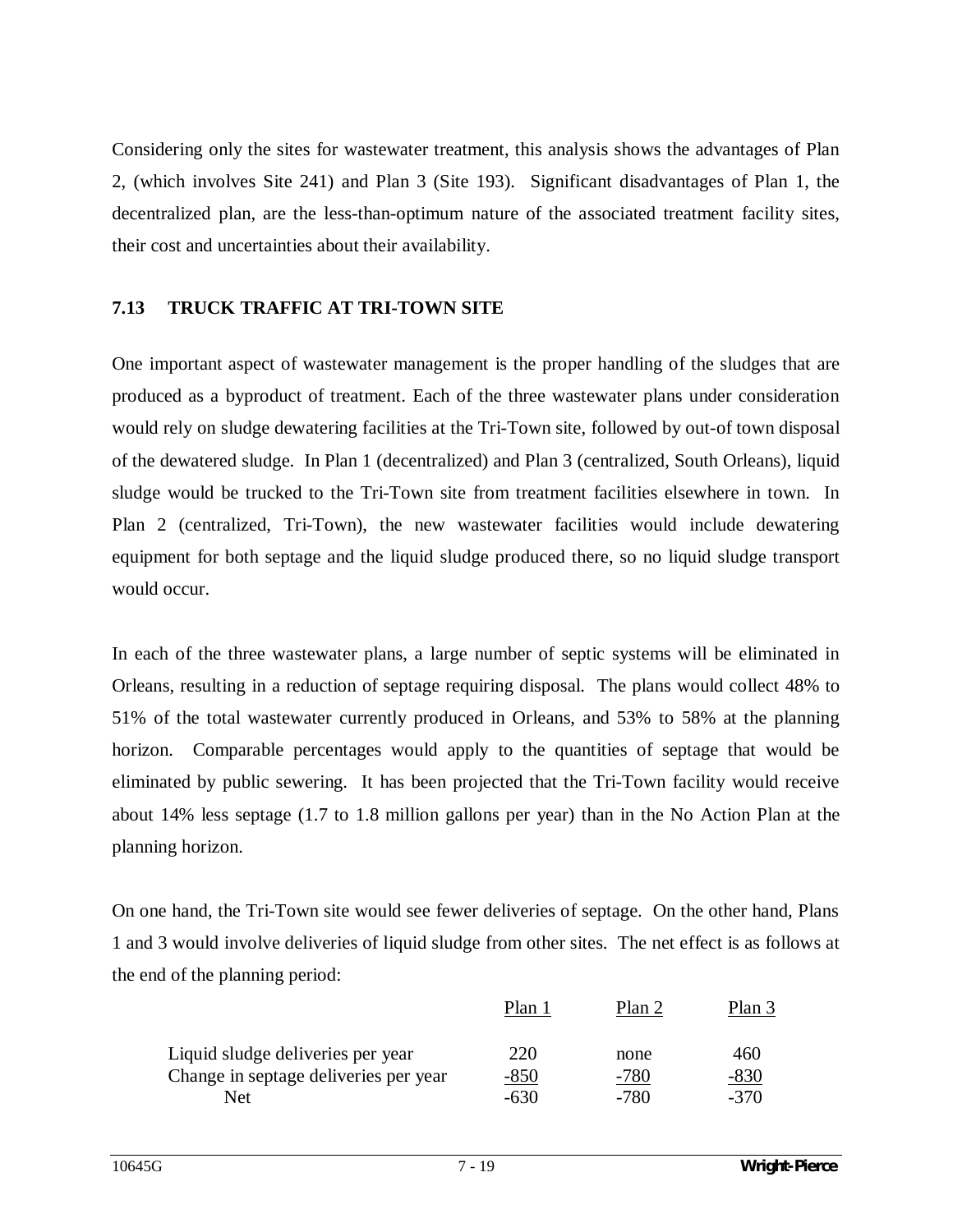### **TABLE 7-5 COMPARISON OF WASTEWATER TREATMENT SITES**

|                                        | Plan 1                |                   |                  | Plans $1 & 2$<br>Plan 3 |                 |
|----------------------------------------|-----------------------|-------------------|------------------|-------------------------|-----------------|
|                                        | <b>Site 111</b>       | <b>Site 321</b>   | <b>Site 163</b>  | <b>Site 241</b>         | <b>Site 193</b> |
|                                        |                       |                   |                  |                         |                 |
| <b>Watershed Location</b>              | Pleasant Bay          | Nauset            | Pleasant Bay     | Namskaket               | Pleasant Bay    |
|                                        |                       |                   |                  |                         |                 |
| <b>Total Lot Area, acres</b>           | 1.5                   | 24                | 4.5              | 26                      | 30              |
|                                        |                       |                   |                  |                         |                 |
| <b>Portion of Lot Required</b>         | All                   | $<50\%$           | About 50%        | About 50%               | $<50\%$         |
|                                        |                       |                   |                  |                         |                 |
| <b>Current Ownership</b>               | Private               | Private           | Private          | Town of                 | Town of         |
|                                        |                       |                   |                  | Orleans                 | <b>Brewster</b> |
| <b>Number of Nearby Homes</b>          |                       |                   |                  |                         |                 |
| <b>Or Businesses</b>                   |                       |                   |                  |                         |                 |
| Within 100 feet                        | $\boldsymbol{0}$      | $\boldsymbol{0}$  | $\boldsymbol{0}$ | $\Omega$                | $\theta$        |
| Within 250 feet                        | $\overline{4}$        | $\overline{0}$    | $\overline{2}$   | $\mathbf{0}$            | $\overline{0}$  |
| Within 500 feet                        | 19                    | 1                 | $\overline{7}$   | $\overline{4}$          | $\overline{0}$  |
| Within 750 feet                        | 50                    | $\overline{4}$    | $\overline{16}$  | $\overline{6}$          | $\mathbf{1}$    |
|                                        |                       |                   |                  |                         |                 |
| <b>Zoning District</b>                 | <b>Rural Business</b> | Residential       | Residential      | Gen. Business           | Industrial      |
|                                        |                       |                   |                  | Historic                |                 |
|                                        |                       |                   |                  |                         |                 |
| <b>Close to Water Supply Zone IIs?</b> | N <sub>o</sub>        | N <sub>o</sub>    | Yes              | N <sub>o</sub>          | Yes             |
|                                        |                       |                   |                  |                         |                 |
| <b>Availability of 3-phase Power</b>   | Yes?                  | $\overline{No}$ ? | Yes?             | Yes                     | Yes?            |
|                                        |                       |                   |                  |                         |                 |
| Depth to Groundwater, ft               | 30                    | 85                | 65               | $\overline{30}$         | $>50$           |
|                                        |                       |                   |                  |                         |                 |
| <b>Access Roadways</b>                 | On Barley             | 2,300 feet        | On Rt 28         | 2,300 feet              | On Freemans     |
|                                        | Neck Rd.              | off Beach Rd.     |                  | off Rt 6A               | Way             |
|                                        |                       |                   |                  |                         |                 |
| Distance from Route 6, ft              |                       |                   |                  |                         |                 |
| State road                             | 1,200                 | 1,200             | 9,200            | 1,000                   | 7,700           |
| Major local road                       | 10,100                | 10,100            | 3,700            |                         | 3,500           |
| Minor local road                       | 300                   | 4,100             |                  | 2,300                   | 6,000           |
| Private road                           |                       | 1,000             |                  |                         | 2,000           |
| Total                                  | 11,600                | 16,400            | 12,900           | 3,300                   | 19,200          |
|                                        |                       |                   |                  |                         |                 |
| <b>On-Site Wetlands?</b>               | No                    | Yes               | N <sub>o</sub>   | Yes                     | No              |
|                                        |                       |                   |                  |                         |                 |

In all plans, the reduction in septage deliveries more than offsets the increased truck traffic related to liquid sludge handling. Plan 2 has the greatest reduction in truck traffic because there would be no liquid sludge deliveries.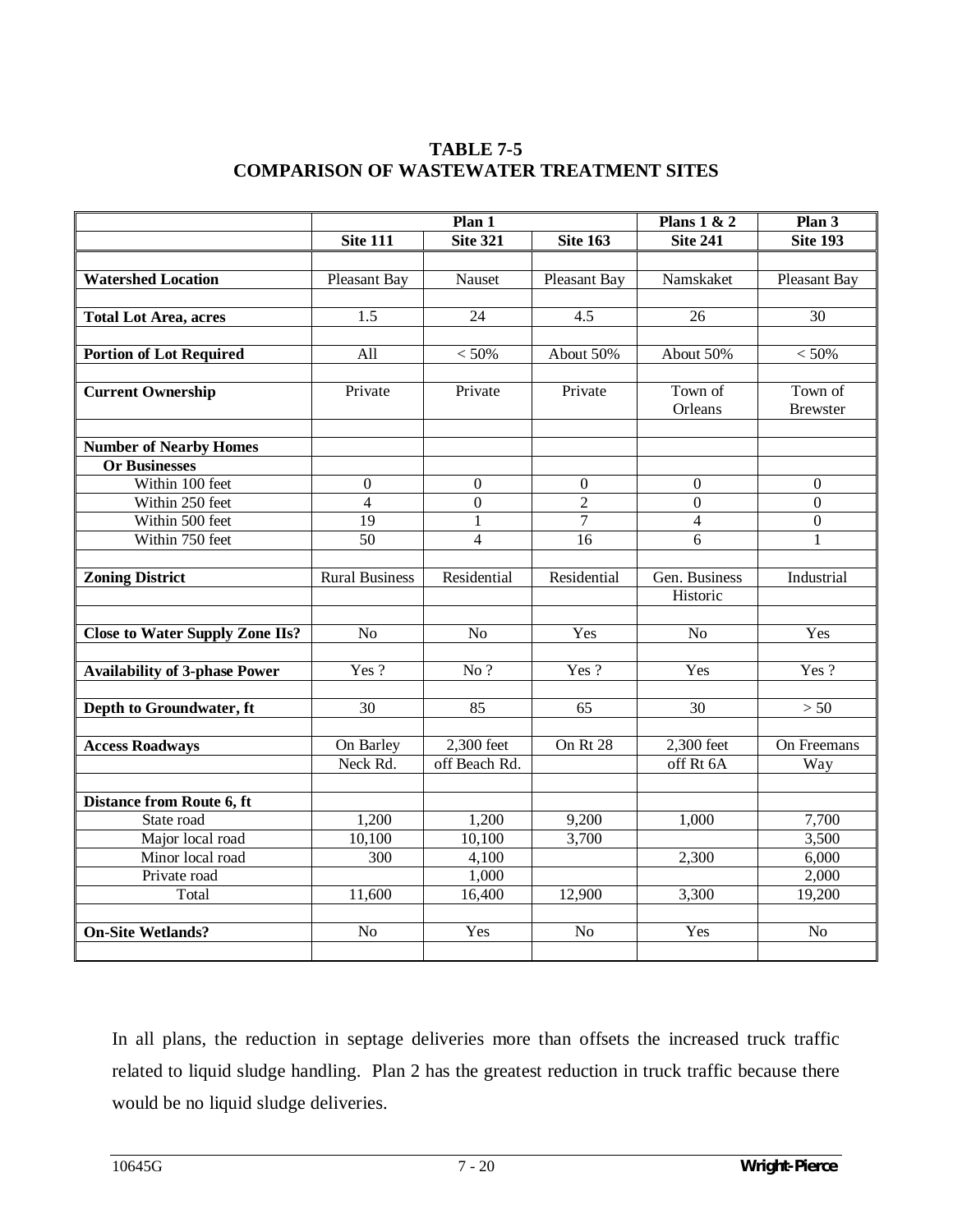### **7.14 EXPANDABILITY**

This evaluation of wastewater management options is based on both current wastewater flows and those expected at the end of a 20-year planning period (2030). While this is a prudent basis for planning, it is important to also consider scenarios where it might be necessary to collect greater quantities of wastewater or provide more capacity for treatment and disposal. Those scenarios include:

- Land use changes or market forces may generate more rapid development toward buildout than is now expected;
- Greater nitrogen removal could be required for estuary protection than is now expected, due to possible "under-prediction" in the embayment modeling, natural changes in flushing rates (for example, movement in the North Beach "breach"), or yet incomplete MEP studies that later show current nitrogen removal "placeholders" to be too low.
- Wastewater treatment capacity might be provided to neighboring towns to take advantage of the economies of scale that occur in regional systems.
- Political, environmental or economic factors might cause the Town to elect to extend the sewer system beyond that assumed in this evaluation, including town-wide sewering.

If more capacity for wastewater collection, treatment and disposal is needed, which of the three plans under consideration is most easily expanded?

In Plan 1, three of the four decentralized facilities are not easily expanded due to limited treatment plant site area or limited nearby effluent disposal capacity. The wastewater facilities that would be built at the Tri-Town site in Plan 1 would not use all of the space available there, and space would remain that would allow as much as 75% increase in overall wastewater flows.

Plan 2 relies solely on the Tri-Town site for both treatment and disposal. An early estimate of the site's capacity for effluent disposal indicates the potential for that site to accept at least a 50% increase over the wastewater flows expected at the planning horizon.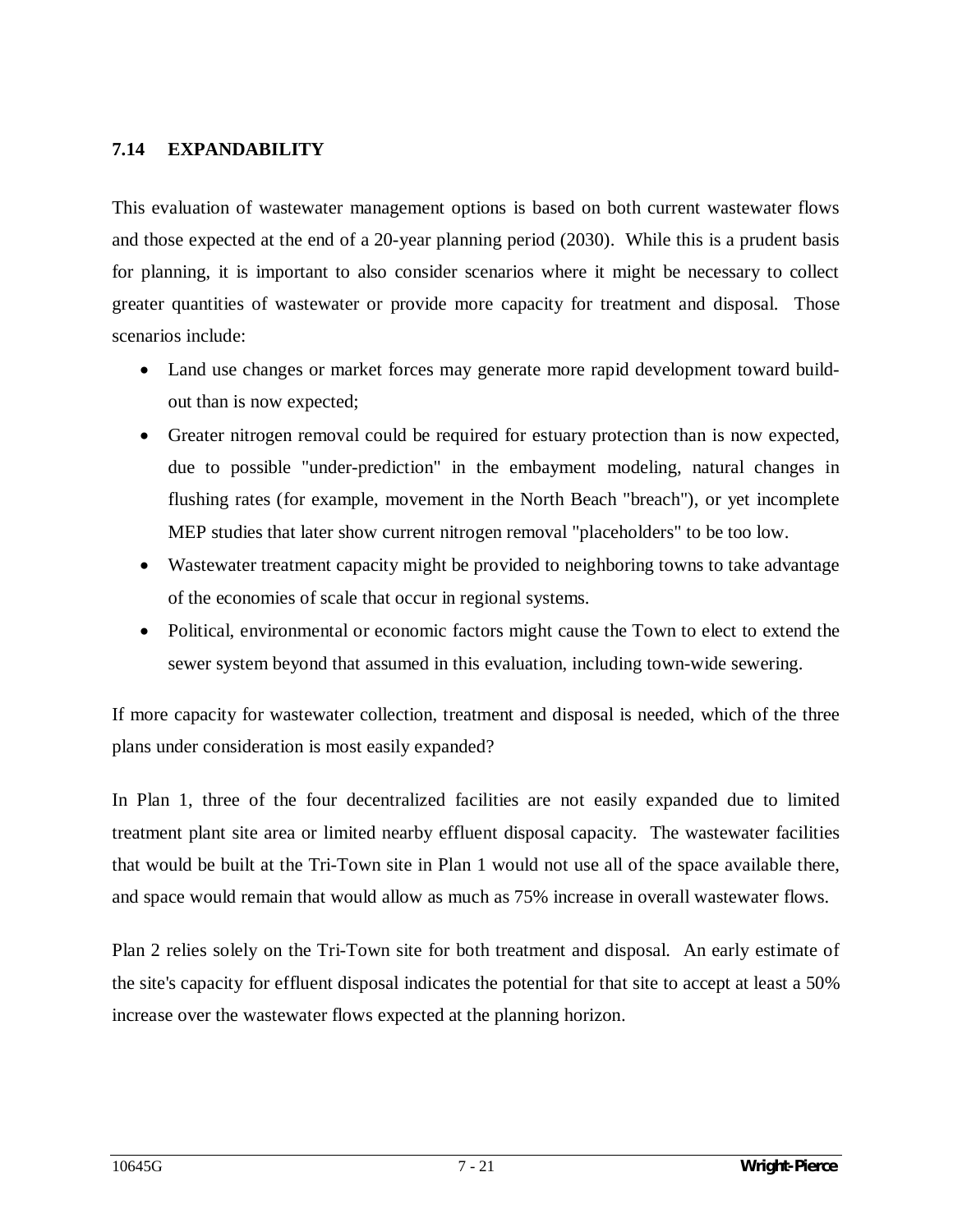There is insufficient information available on the capacity of the treatment and disposal sites included in Plan 3 to be able to predict potential expansion capacity. Nonetheless, there appears to be more capability for expansion than in Plan 2.

Based on the above discussion, the three plans can be rated as follows with respect to their ability to be expanded for possible future flow increases:

| Plan 1 | significant expansion possible                       |
|--------|------------------------------------------------------|
| Plan 2 | some expansion possible                              |
| Plan 3 | some potential for expansion, but not yet quantified |

The analysis discussed above is based on the apparent physical characteristics of the treatment and disposal sites included in each plan. Plan 3 has an added potential for expansion in that its implementation would require close coordination with the Town of Brewster. That joint effort could form the basis for developing a future regional facility.

A more detailed evaluation of regionalization is presented in Section 9 and Appendix K of this report. Later in this Section 7 is a discussion of the potential to use a portion of the Tri-Town site for a public works facility.

## **7.15 FLEXIBILITY FOR PHASING**

In light of the magnitude of the expense and potential disruption of the construction of an extensive wastewater project in Orleans, it would be prudent to develop any of the three plans in segments over time. By implementing the project in phases, the Town can spread out the capital costs and institute "mid-course corrections" as more information is available on nitrogen control needs, as neighboring towns make progress on their wastewater management plans, and as growth rates result in increased nitrogen control needs.

Any of the three plans can be implemented in phases. However, there are some practical limitations related to the geography of the treatment and disposal sites.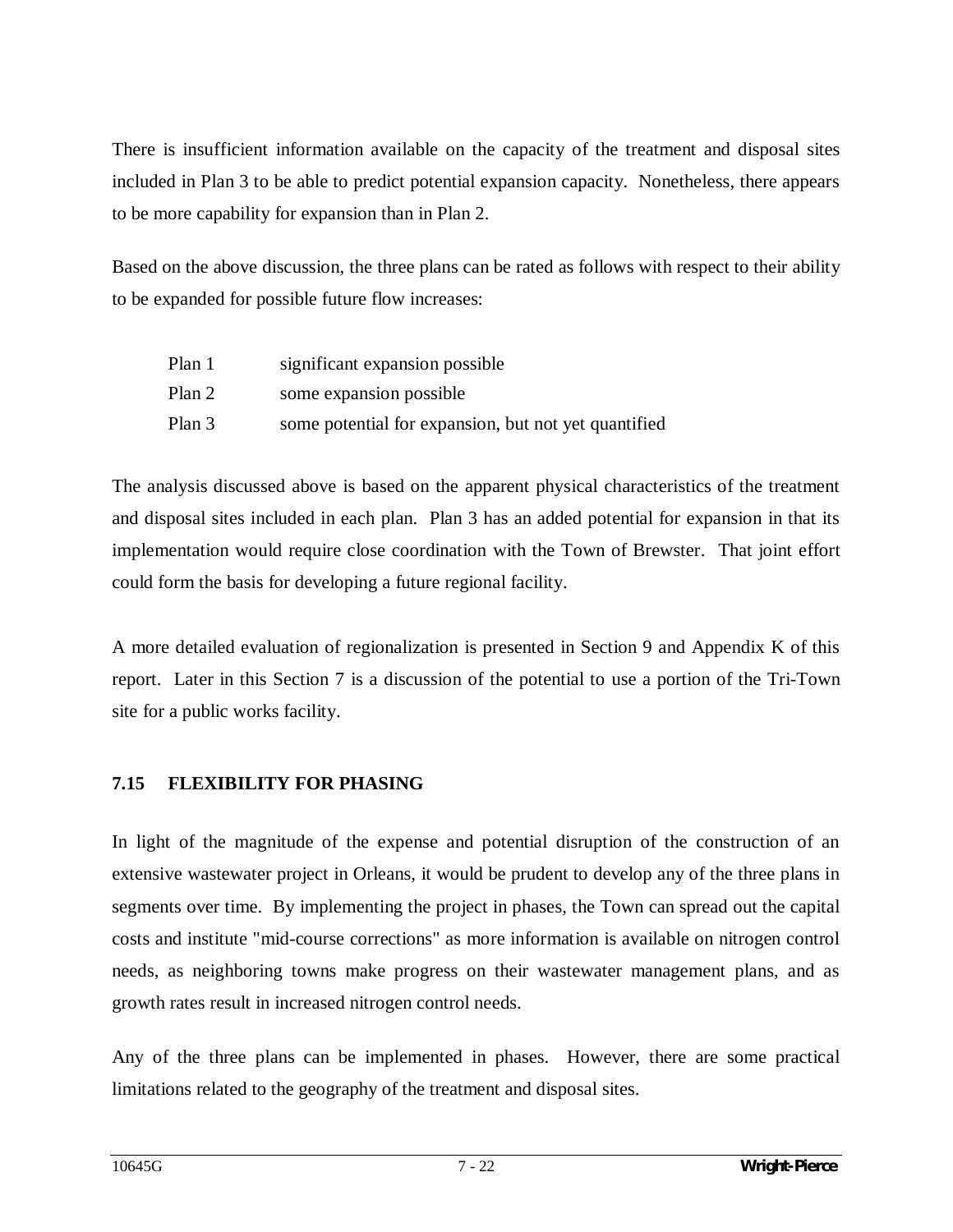Because Plan 1 involves four treatment plant sites and 10 effluent disposal locations, it is the most amenable to phased development. One of the reasons the WMSC included this decentralized plan for further consideration is its ability to be implemented in segments with focus on the "headwaters" sub-embayments of Pleasant Bay, such as Meetinghouse Pond and Areys Pond. The first phase of Plan 1 could include the decentralized facilities needed to address Meetinghouse Pond nitrogen control needs, and the second phase could include analogous facilities for the Areys Pond watershed. If those two watersheds are deemed to be most important, Plan 1 would allow the lowest cost approach to achieving those goals as soon as possible.

Plan 2 involves treatment and disposal at the Tri-Town site, (in the northwest corner of Orleans). Since any collected wastewater would require transport to that location, this plan requires the sewering of nearby areas first. If providing wastewater collection to the downtown area is a high priority, this plan could easily accommodate that goal. Conversely, providing collection services to the Meetinghouse Pond and Areys Pond watersheds would require that trunk lines be built through the northerly portions of town first, in order to access the Tri-Town site.

Similar conclusions can be drawn about Plan 3. It involves treatment and disposal at a site in the far southerly area of Orleans/Brewster. Since any collected wastewater would require transport to that location, this plan requires the sewering of nearby areas first. If providing wastewater collection service to the watershed of Pleasant Bay proper (or to the areas upgradient of the ponds in South Orleans) were a high priority, this plan could easily accommodate that goal. Conversely, providing collection services to the Meetinghouse Pond watersheds or to the downtown area would require that trunk lines be built through the southerly and central portions of town first, in order to access the Plan 3 treatment facility site.

Given these geographic realities, the three plans can be rated as follows:

Plan 1 most flexible Plan 2 less flexible Plan 3 less flexible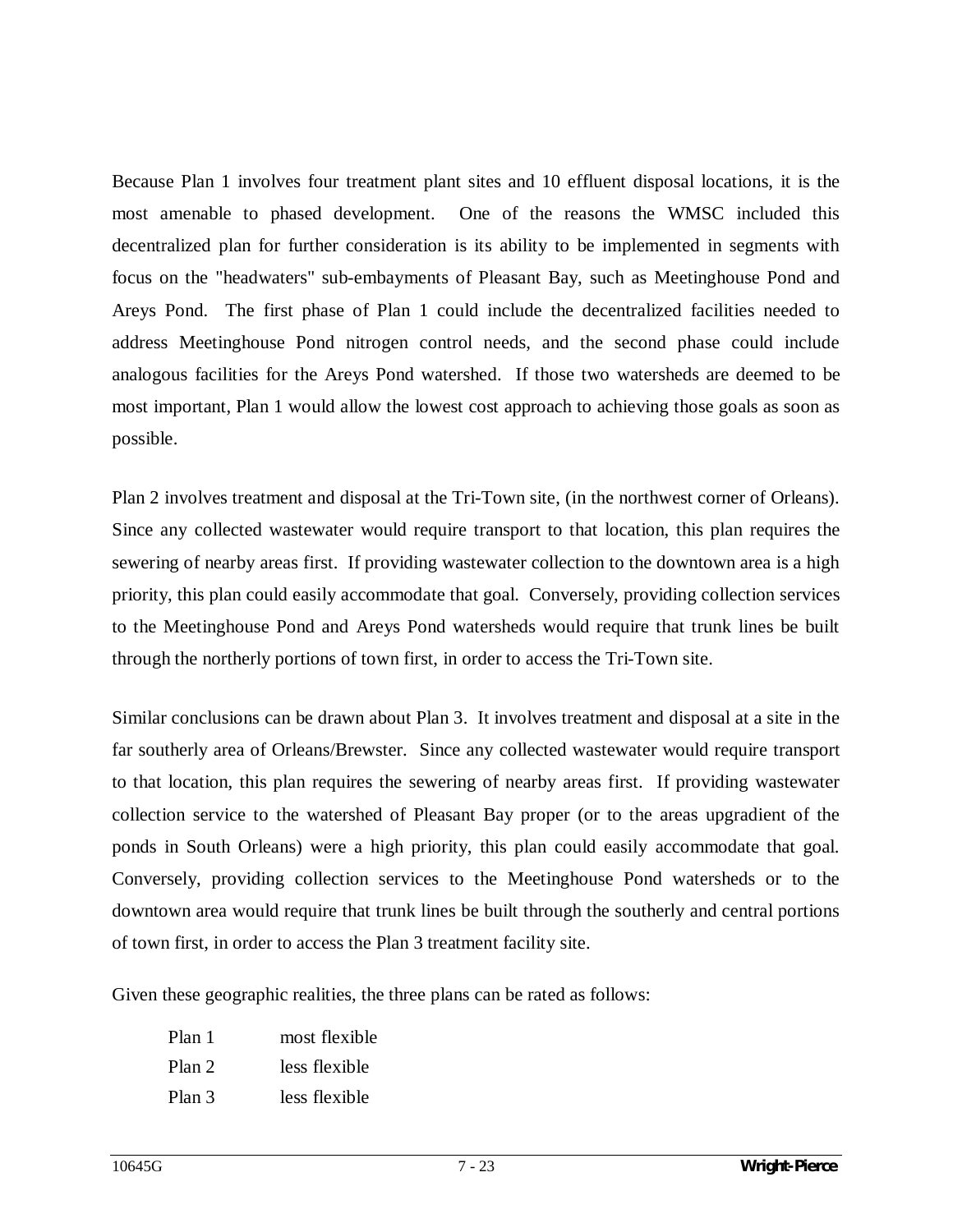Because of the fact that more wastewater is generated in the north and central parts of Orleans, that are closer to the Tri-Town site than the South Orleans site, Plan 2 has a slight advantage over Plan 3.

### **7.16 POTENTIAL FOR WATER REUSE**

As demand rises for potable water, the ability to reuse effluent for irrigation and other purposes will become more and more important. Under current regulations, the added treatment needed to produce reuse-quality water imposes a cost premium on this practice. That premium must be weighed against the many benefits of reuse, and that balancing of costs and benefits may change in the future. Thus it is pertinent to look at each of the three wastewater plans in terms of their ability to allow current or future effluent reuse.

Plan 3 is the most amenable to effluent reuse. This practice is a fundamental part of this plan, which was structured to include significant spray irrigation of one or two golf courses located just south of Orleans's southern border. In that the facilities to produce reuse-quality water are built into this plan, it is also readily modified to provide more reuse for other potential activities such as private lawn watering.

Water reuse is not part of either Plans 1 or 2, but could be added in the future if demand warranted. Facilities at the Tri-Town site would be most amenable to such future modifications, because more space exists at that site, and reuse opportunities in the public sector are nearby. Since Plans 1 and 2 both involve facilities at the Tri-Town site, neither of these two plans has an advantage over the other in this regard.

A more detailed evaluation of reuse opportunities and costs is presented in Section 10 of this report.

### **7.17 REGULATORY ACCEPTABILITY**

Once the Town decides on a single wastewater plan, it must proceed to gain the approval of county, state and federal entities related to a number of issues. While the three plans involve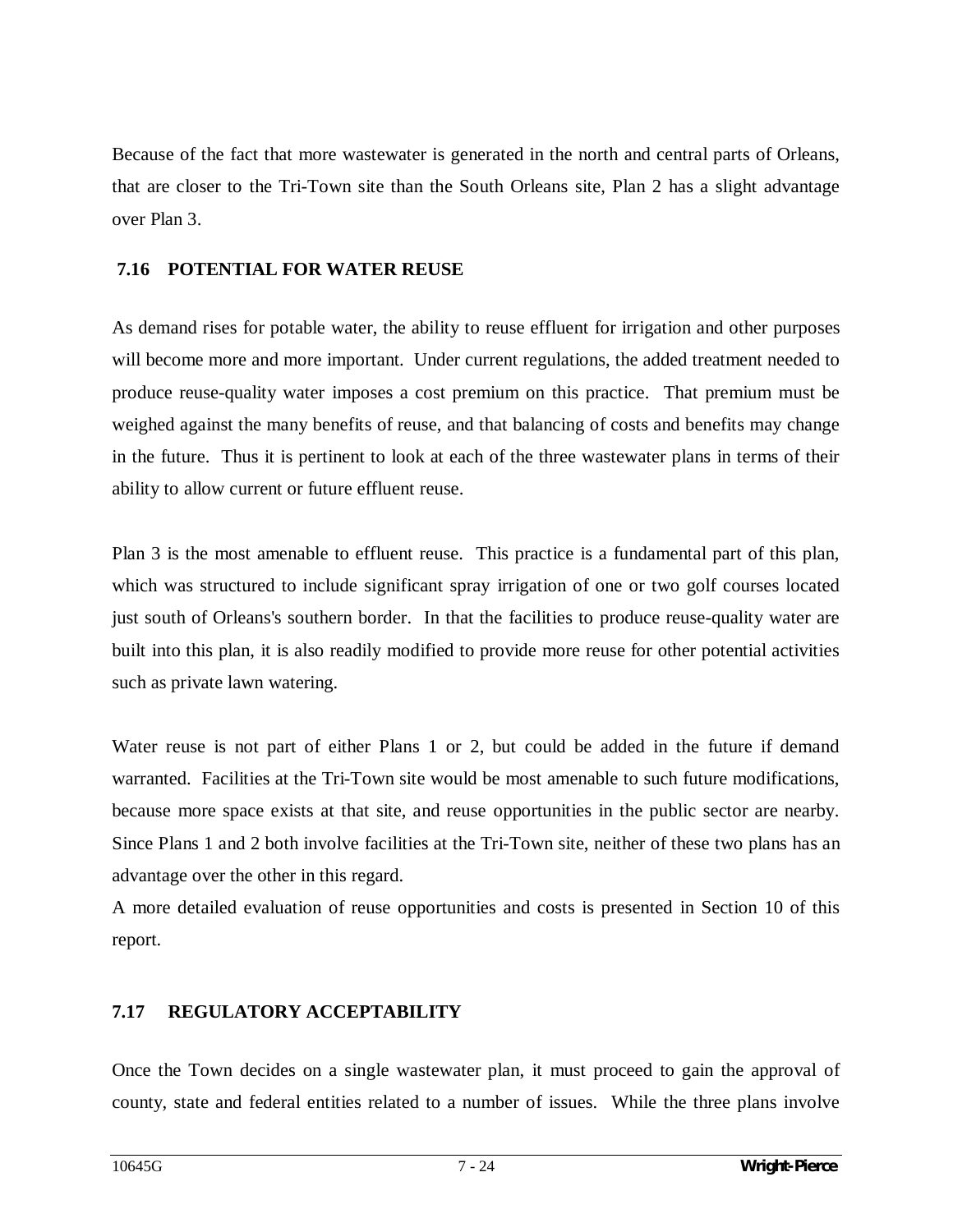mostly conventional technology, there are some differences that may impact regulatory acceptability.

The three plans are comparable with respect to the following concerns:

- All plans are technically feasible and include features that have been employed elsewhere in Massachusetts;
- All plans will fully comply with nitrogen-based TMDLs, as currently exist or as projected based on ongoing MEP work;
- The plans are equal with respect to compliance with Title 5, in that their collection systems serve the same number of parcels with sanitary needs; and
- None of the plans includes significant construction activities within the designated Areas of Critical Environmental Concern.

All of the plans involve groundwater discharges that are regulated under 310 CMR 5. A permit would be needed for each disposal site, so Plan 1 has the disadvantage of much more permitting work and related engineering and hydrogeologic evaluations. Plan 3 requires a groundwater discharge permit for a year-round disposal area with enough capacity to fully back up the summer spray irrigation operation. Sufficient detail on the Plan 3 site is not available to gauge the difficulty of permitting that groundwater discharge. Plan 2 involves the Tri-Town site which already has a groundwater discharge permit. A new permit would be needed, but some background information is already in hand that would make this permitting effort somewhat easier.

In addition to a groundwater discharge permit, Plan 3 must comply with the DEP Reclaimed Water Guidelines related to spray irrigation of the golf courses. In that those regulations are evolving, and experience with golf course irrigation in Massachusetts is limited, there may be somewhat more permitting effort associated with Plan 3.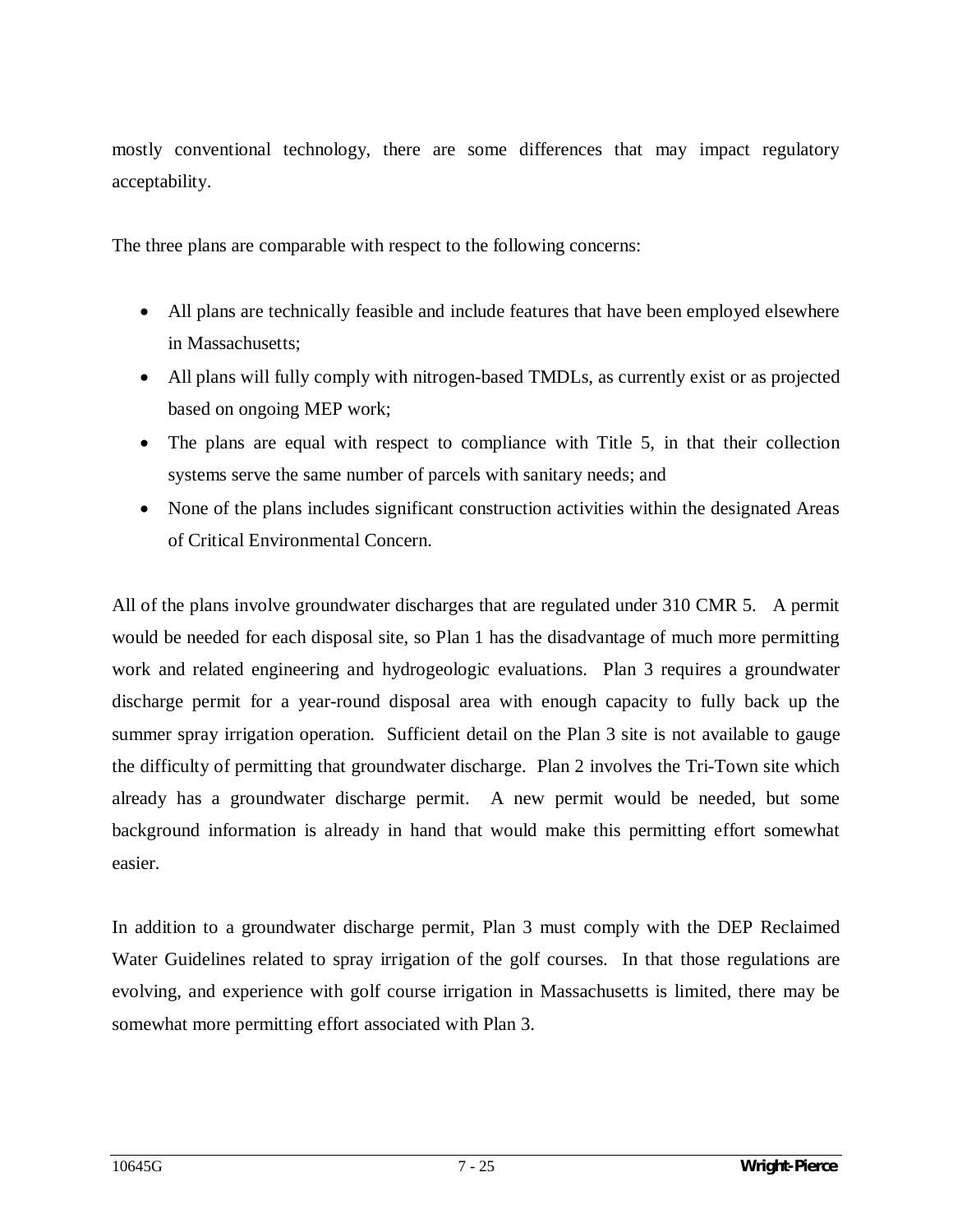Publicly-owned wastewater treatment plants must go through the DEP site assignment process, as required by Section 6 of Chapter 83 of the Massachusetts General Laws. The essence of this state requirement is to formally notify all abutters of the proposed project, conduct a public hearing to review the project design, and place a record in the Registry of Deeds to alert all future purchasers of nearby properties of the permanent wastewater-related nature of activities on the site. The Tri-Town property is already site-assigned, but all other sites would be subject to this requirement. Given the fact that Plan 1 involves eleven sites and the other plans include just one or three each, Plan 1 requires somewhat more permitting effort in this regard.

In light of all of these factors, the three plans are rated as follows:

| Plan 1 | more permitting effort than Plan 2 |
|--------|------------------------------------|
| Plan 2 | most readily permitted             |
| Plan 3 | more permitting effort than Plan 2 |

### **7.18 EASE IN IMPLEMENTATION**

Any municipal wastewater system faces some hurdles for smooth implementation, especially with a fairly extensive sewer system, purchase of private land, and possible sharing of facilities in adjacent towns.

Plan 2 is clearly the easiest to implement because it involves a site owned by the Town of Orleans that has historically been in wastewater-related uses and is in the watershed of a coastal waterbody that is not nitrogen limited.

Plan 1 would be more difficult to implement because it involves three treatment plants in residential neighborhoods on land that would be required from private owners. Plan 1 would also involve nine effluent disposal sites, including eight that are privately owned. The process of acquiring 11 sites for wastewater treatment and/or disposal could present numerous challenges.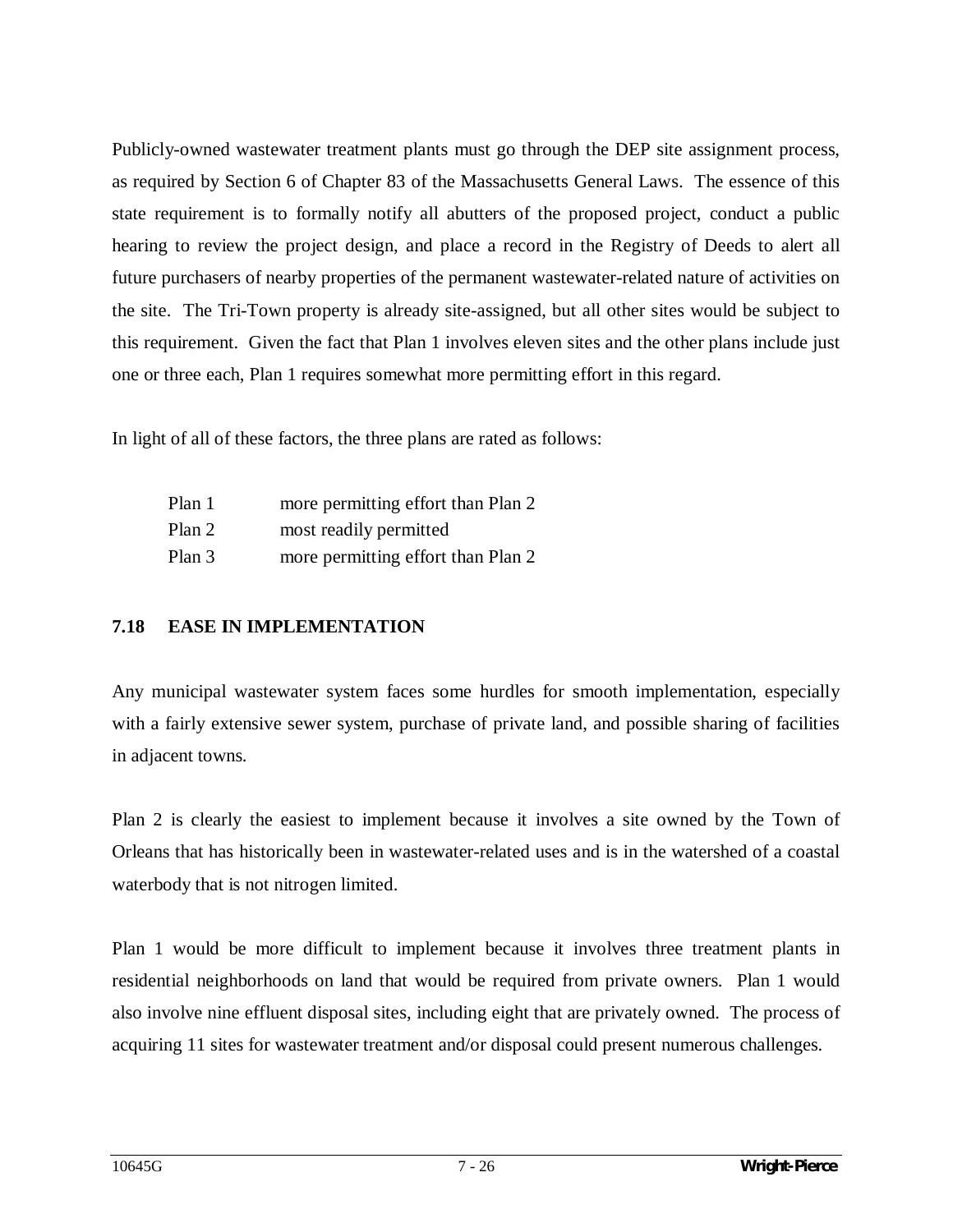Plan 3 also involves land acquisition issues. The treatment plant site is publicly owned, but the owner is the Town of Brewster, not the Town of Orleans. One of the golf courses is owned by the Town of Brewster and one is privately owned. Plan 3 would be considered the most difficult to implement primarily because there are property acquisition issues in multiple towns, technical matters related to golf course irrigation and fertilization, and the need for inter-municipal coordination. In the simplest case, the Town of Brewster could be viewed as a land-owner comparable to the owners of private sites. However, Brewster should consider the benefits of a joint facility as part of Plan 3, and that requires a fair degree of wastewater planning that has not yet begun in Brewster.

For all of these reasons, the plans should be rated in the following order, with respect to ease in implementation:

| Plan 1 | more difficult |
|--------|----------------|
| Plan 2 | easiest        |
| Plan 3 | most difficult |

All three plans involve coordination between the Town and the Tri-Town District. In Plans 1 and 3, the Tri-Town Septage Facility would be upgraded. In Plan 2 it would be demolished and its functions included in the new wastewater facility located at that site. The necessary coordination with the District adds complexity to the implementation of any of the plans. That coordination may be most difficult in Plan 2, due to the need to restructure existing intermunicipal agreements and deal with the salvage value of jointly-funded existing facilities.

### **7.19 POTENTIAL FOR IMPACTING TOWN GROWTH RATE**

One of the most frequently-stated reasons in opposition to municipal sewerage is the fear that sewers will unleash unwanted growth. The potential for unwanted growth exists in two areas: either sewer service allows an otherwise undevelopable lot to be built upon, or existing development, which is now constrained by effluent disposal area, can then be expanded once a sewer connection is available.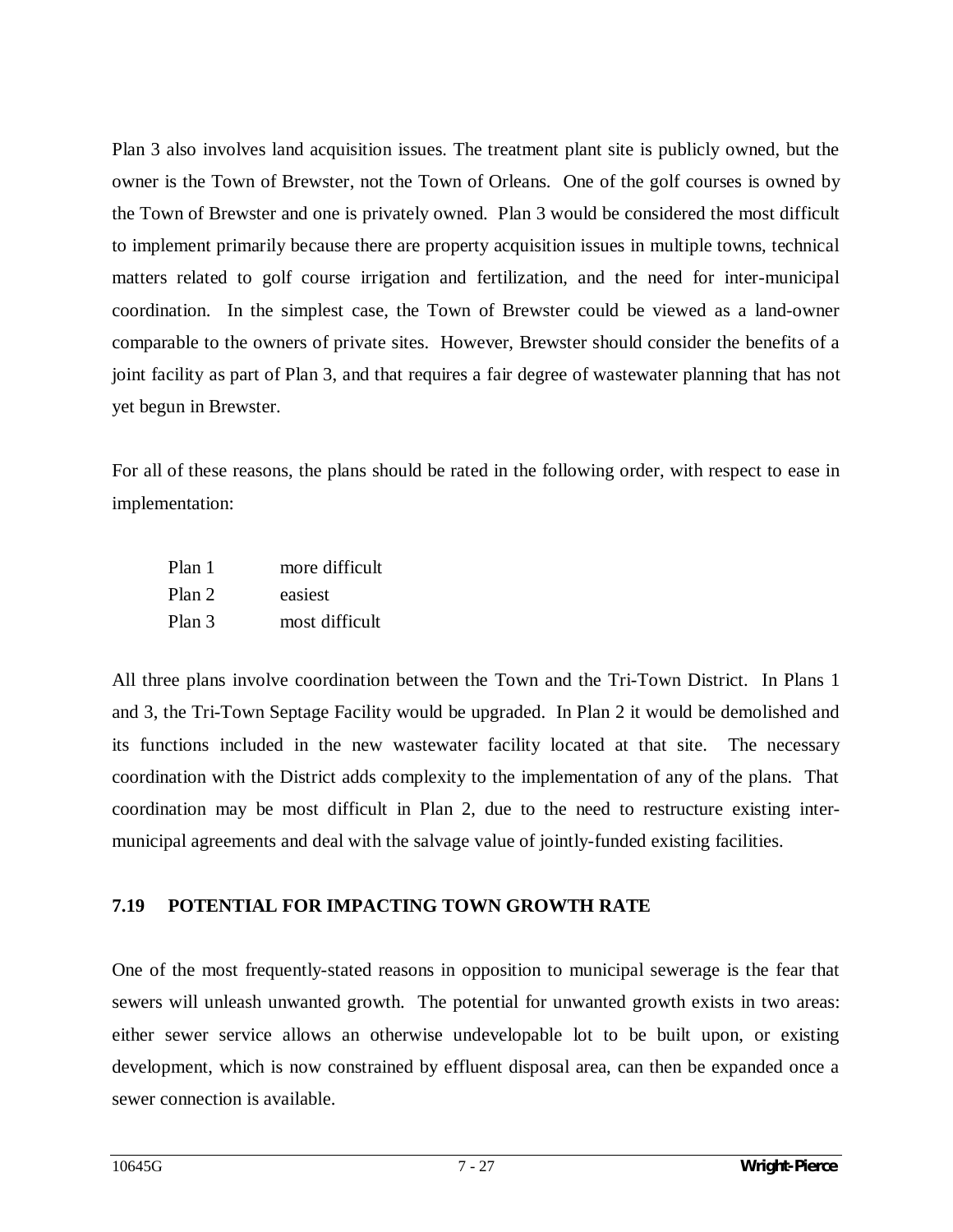The Town of Orleans is considering bylaws and regulations that would protect against both potential mechanisms for unwanted growth.

First, special legislation has been introduced to the state legislature that would allow Orleans to implement a "checkerboard" sewer system. In such a system, the Town would select in advance those lots that will be connected to the public sewer and which ones will not be allowed to connect. In essence this new bylaw would give the Town the ability to reject a request for sewer service for any property that need not be sewered.

Second, the Board of Health has drafted a nutrient control regulation that would help limit redevelopment of properties. This regulation will impose restriction on the amount of additional nitrogen load from a given property and it could be expanded to limit wastewater flow from sewered lots so there would be no increase over that allowed under Title 5.

Third, a provision has been drafted for inclusion in the future sewer use regulations that will prohibit sewered flow that exceeds what could have been discharged under Title 5.

These tools can be adapted to limit any unintended growth related to a public sewer system. They can be applied regardless of the wastewater plan that is selected. Therefore there is no real difference among the plans in this regard. See Section 11 for updated information on these growth management tools and steps the Town has taken since this evaluation was conducted.

#### **7.20 POTENTIAL FOR SITING A PUBLIC WORKS FACILITY AT THE TRI-TOWN SITE**

Located at the far northern corner of the Tri-Town site is an abandoned composting building. That building is situated within a 5.5-acre parcel where the Town of Orleans has obtained permission from Brewster and Eastham to implement other uses. The Town of Orleans is beginning to plan for a new public works facility, and has considered using that portion of the Tri-Town site where the composting building is located. One of the three wastewater plans would require that land and two would not.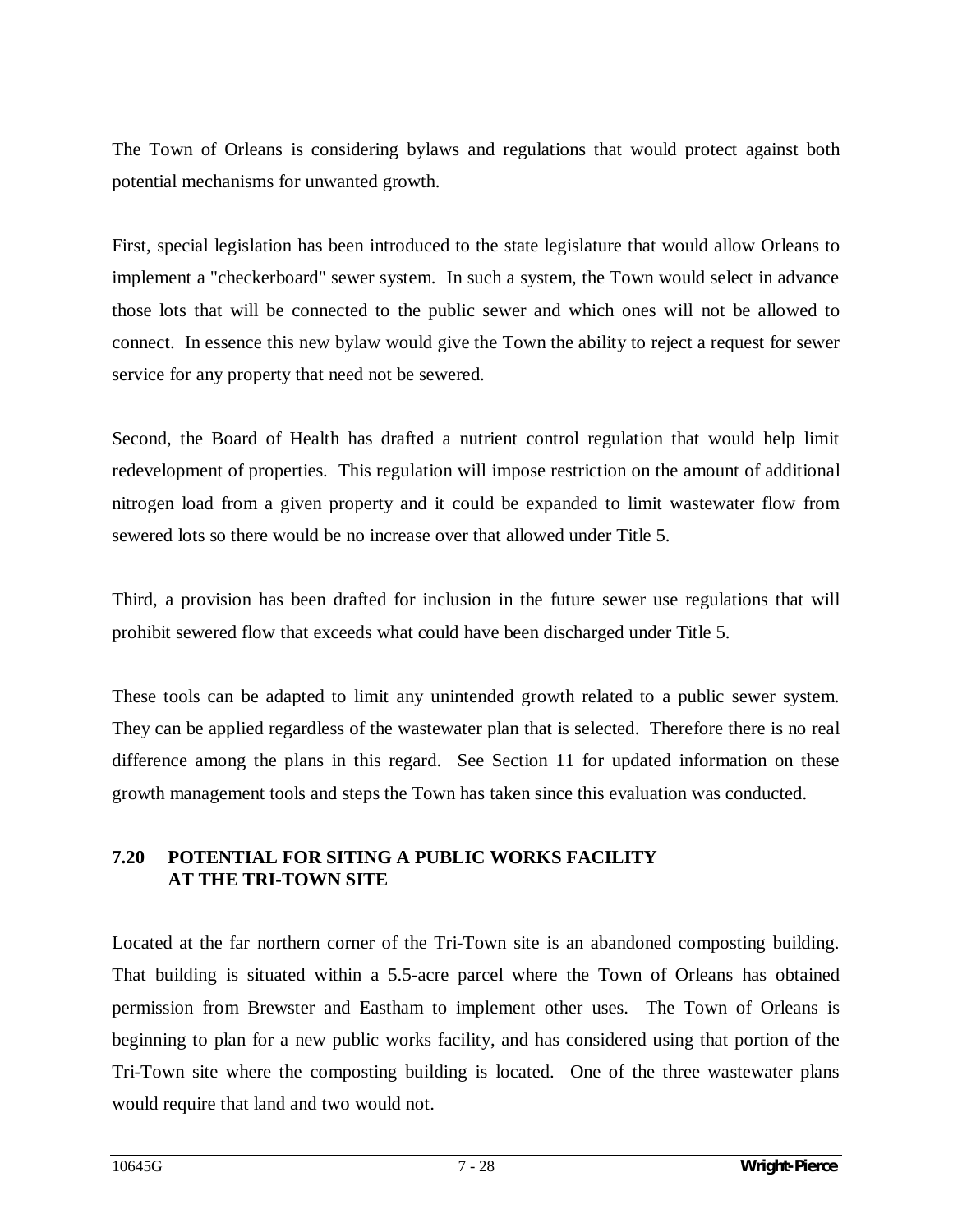With Plan 2, current site layouts and predicted soil permeability indicate that nearly all of the Tri-Town site would be needed for either wastewater treatment or effluent disposal. While it is conceivable that further soil explorations could reveal better soils than currently predicted, it is unlikely that the effluent disposal area could be reduced enough to allow another use of the full 5.5-acre parcel where the compost building is located.

With Plan 1, a portion of the collected wastewater flow would be treated and disposed of elsewhere. This would result in much more unused space at the Tri-Town site, compared with Plan 2. The design of the effluent disposal system would probably allow another use of the area around the composting building, with the caveat that confirming soil explorations are needed.

Plan 3 involves centralized treatment and disposal facilities in South Orleans and the upgrading of the Tri-Town plant for septage and sludge handling. This plan could definitely accommodate another use in the vicinity of the compost building.

In summary, the plans provide the following possibilities for use of the area near the existing composting building:

| Plan 1 | likely      |
|--------|-------------|
| Plan 2 | not likely  |
| Plan 3 | most likely |

The reuse of the compost shed itself may be easier than alternate uses of the 5.5 acres on which it sits. The shed could be used for truck storage and wash down up until the point where its smaller footprint is needed for a future phase of effluent disposal in Plans 1 or 2.

Earlier in this Section 5 is a discussion of expansion capabilities of each plan, which must be considered when evaluating other potential uses of the Tri-Town site.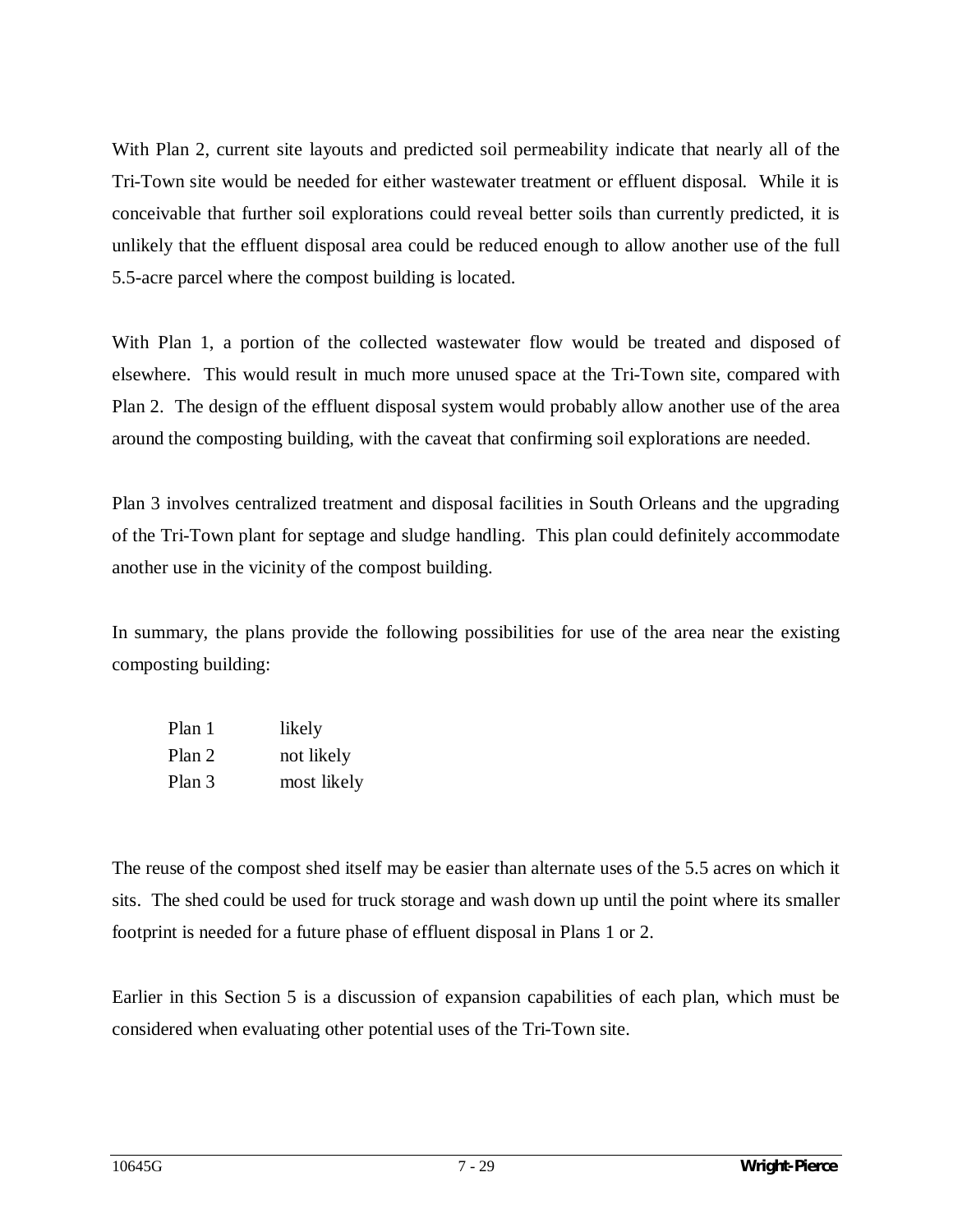### **7.21 OVERALL PUBLIC ACCEPTABILITY**

One of the most important features of any public-works-type project is its acceptability to the general public. The public may be concerned about some or all of the factors discussed in this section of the report. The intention of this evaluation is to provide objective information to the Town staff and officials, and to the general public, so that all can become familiar with the issues that interest them, and the Town can move toward a consensus as to the best plan for Orleans.

The WMSC conducted two public meetings at which this evaluation was discussed (both on May 22, 2008), which were followed by a series of weekly workshops in July and August of 2008. The public feedback obtained during those meetings and workshops is summarized in Section 11 of this report and detailed in Appendix C.

#### **7.22 SUMMARY OF EVALUATION**

Twenty criteria have been selected for evaluation of the three wastewater options. The evaluation is summarized in Table 7-6. One criterion, public acceptability, is discussed in Section 11. Of the 19 other criteria evaluated to date, the plans are essentially equal in four cases, and Plan 2 appears to be superior with respect to 10 factors.

As noted in Section 3, wastewater management in the future may also need to consider contaminants of emerging concern (e.g., pharmaceuticals and personal care products) in wastewater. If these compounds must be treated, then centralized facilities will be best able to provide treatment as well as disposal outside of water supply Zone II's and wellhead protection areas.

The principal advantages and disadvantages of the three plans are summarized as follows.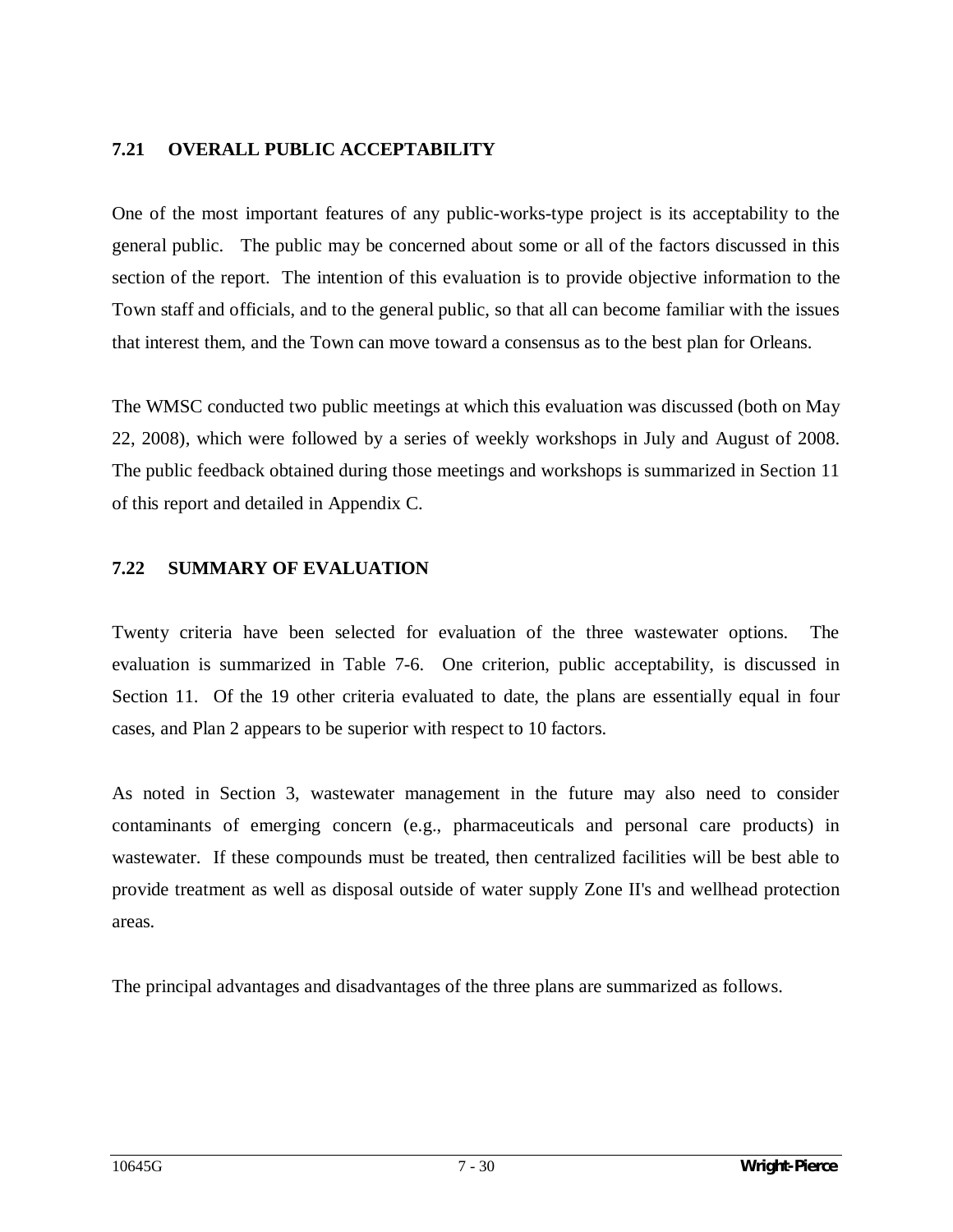# **TABLE 7-6**

## **SUMMARY OF EVALUATIVE CRITERIA**

| <b>Evaluative Criteria</b>                           | Plan 1<br><b>Decentralized</b><br>(4 Plants)                                                     | Plan 2<br><b>Centralized</b><br>(Tri-Town) | Plan 3<br><b>Centralized</b><br>(So. Orleans) |
|------------------------------------------------------|--------------------------------------------------------------------------------------------------|--------------------------------------------|-----------------------------------------------|
| 7.2 Transfer of Water Among Watersheds               | No Significant Impacts                                                                           |                                            |                                               |
| Transfer of Nitrogen Among Watersheds<br>7.3         | No Significant Impacts                                                                           |                                            |                                               |
| 7.4 Extent of Sewer System                           | Largest                                                                                          | <b>Smallest</b>                            | Middle                                        |
| 7.5 Need for Land Purchases and Easements            | Greatest                                                                                         | <b>Least</b>                               | Middle                                        |
| Capital Cost<br>7.6                                  | Highest                                                                                          | <b>Lowest</b>                              | Middle                                        |
| Operation & Maintenance Cost<br>7.7                  | Highest                                                                                          | <b>Lowest</b>                              | Middle                                        |
| Net Present Worth<br>7.8                             | Highest                                                                                          | <b>Lowest</b>                              | Middle                                        |
| 7.9 Impact on Taxes and User Fees                    | Highest                                                                                          | <b>Lowest</b>                              | Middle                                        |
| 7.10 Environmental Impacts                           | No Significant Differences                                                                       |                                            |                                               |
| 7.11 Energy Consumption                              | More                                                                                             | <b>Lowest</b>                              | More                                          |
| 7.12 Suitability of Treatment Facility Sites         | Less Suitable                                                                                    | <b>Most Suitable</b>                       | <b>Most Suitable</b>                          |
| 7.13 Truck Traffic at Tri-Town Site                  | Middle                                                                                           | <b>Least</b>                               | Most                                          |
| 7.14 Expandability                                   | <b>Best</b>                                                                                      | Least                                      | Middle                                        |
| 7.15 Flexibility for Phasing                         | <b>Most Flexible</b>                                                                             | Less Flexible                              | Less Flexible                                 |
| 7.16 Potential for Water Reuse                       | Less                                                                                             | Less                                       | <b>Best</b>                                   |
| 7.17 Regulatory Acceptability                        | Somewhat Less                                                                                    | <b>Highest</b>                             | Somewhat Less                                 |
| 7.18 Ease in Implementation                          | More Difficult                                                                                   | <b>Easiest</b>                             | Most Difficult                                |
| <b>7.19</b> Potential for Impacting Town Growth Rate | No Significant Differences                                                                       |                                            |                                               |
| 7.20 Potential for Public Works at Tri-Town          | Likely                                                                                           | Not Likely                                 | <b>Most Likely</b>                            |
| 7.21 Overall Public Acceptability                    | Determined through public meetings and workshops<br>between May and August 2008; see Section 11. |                                            |                                               |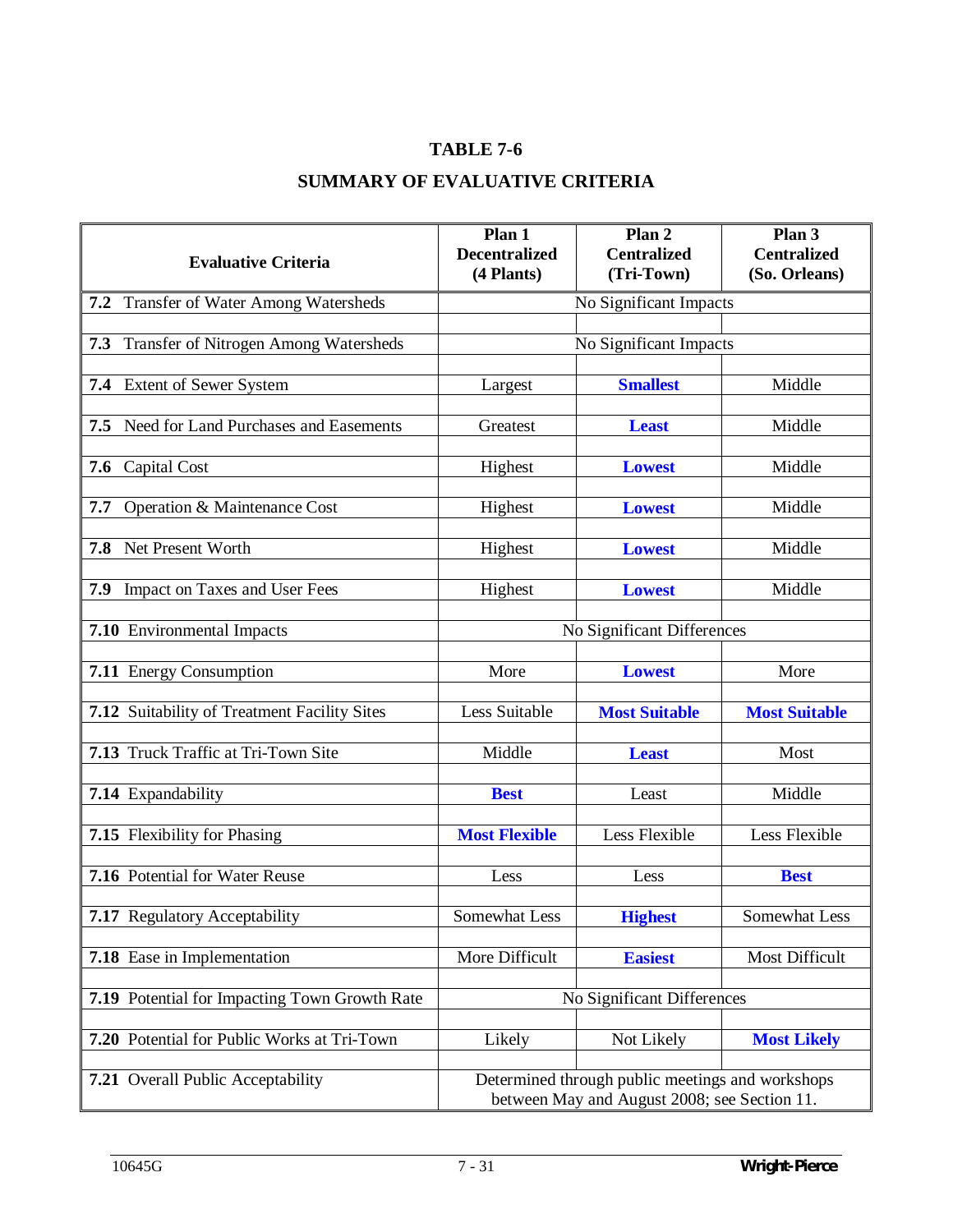### **Plan 1: Decentralized (4 Plants)**

#### Advantages

- Allows least expensive early implementation of solutions for headwaters subembayments (Meetinghouse Pond and Areys Pond)
- Most amenable to phasing
- Reduces local impacts of larger centralized options

### Disadvantages

- Has the highest cost to build and operate
- Requires acquisition of 11 sites that are now privately owned
- More sites means more potential for neighbor impacts and/or disputes
- Requires more permitting (groundwater discharge permits, site assignment, etc.)
- Some disposal of wastewater in sensitive watersheds means greater extent of sewering compared with Plan 2
- Requires liquid sludge hauling from decentralized facilities to Tri-Town

### **Plan 2: Centralized (Tri-Town)**

#### Advantages

- Treatment facility site is already in wastewater-related use in largely industrial area of Orleans
- Treatment facility site is already in Town ownership
- Site is close to downtown (largest concentration of wastewater to be collected)
- All effluent is disposed in the watershed to Namskaket Marsh, which has less nitrogen sensitivity than other embayments in Orleans. This translates to a smaller sewer system compared with Plans 1 and 3
- Has the lowest cost to build and operate
- Uses the least amount of energy of all plans
- Produces better effluent quality than Plan 1 due to size of plant
- Amenable to regionalization with Eastham and Brewster
- Most readily permitted plan

#### Disadvantages

- Concentrates all wastewater at one location, increasing chances of odor/noise impacts at one location
- Full use of the Tri-Town site precludes co-siting of a public works facility